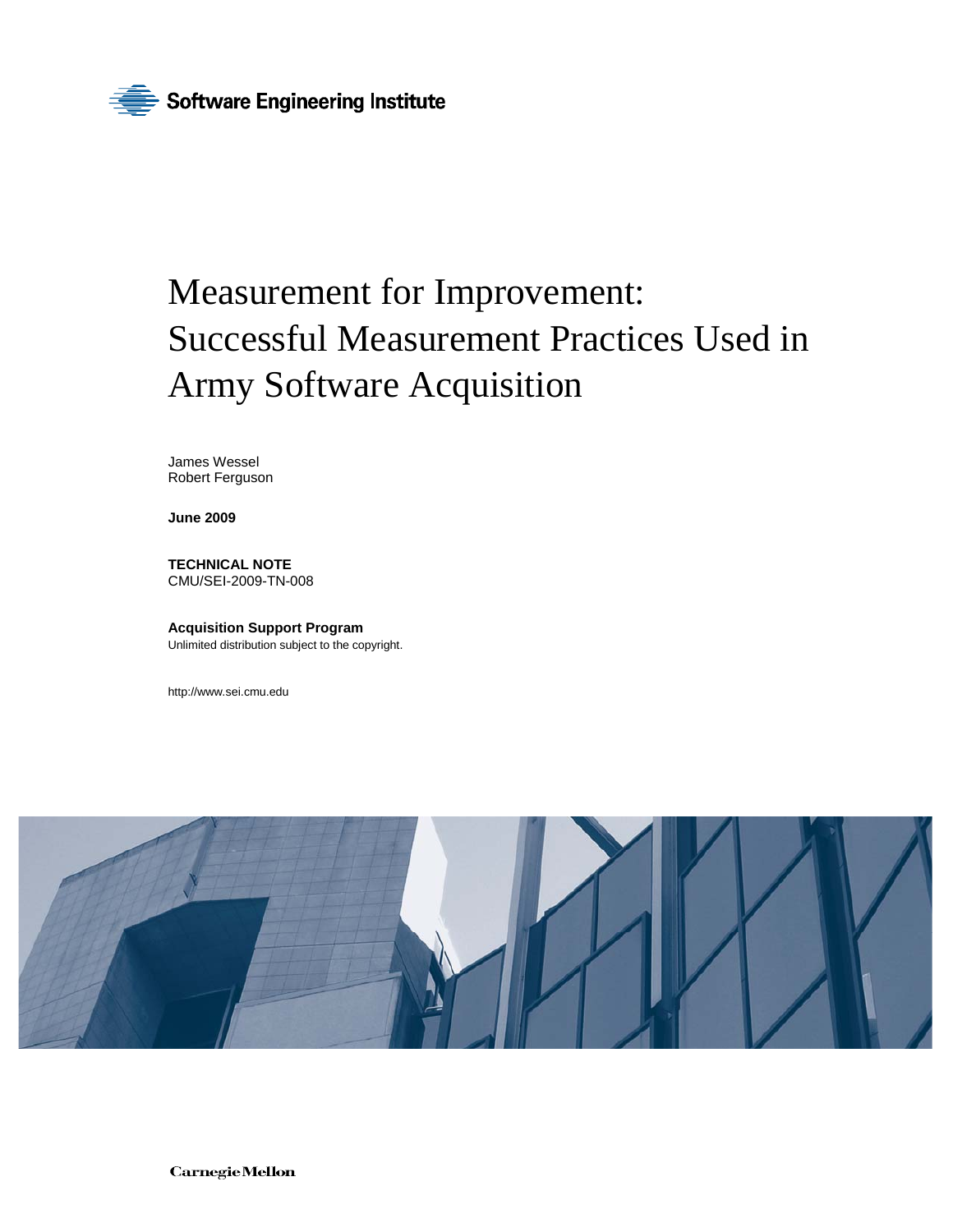This report was prepared for the

SEI Administrative Agent ESC/XPK 5 Eglin Street Hanscom AFB, MA 01731-2100

The ideas and findings in this report should not be construed as an official DoD position. It is published in the interest of scientific and technical information exchange.

This work is sponsored by the U.S. Department of Defense. The Software Engineering Institute is a federally funded research and development center sponsored by the U.S. Department of Defense.

Copyright 2009 Carnegie Mellon University.

#### NO WARRANTY

THIS CARNEGIE MELLON UNIVERSITY AND SOFTWARE ENGINEERING INSTITUTE MATERIAL IS FURNISHED ON AN "AS-IS" BASIS. CARNEGIE MELLON UNIVERSITY MAKES NO WARRANTIES OF ANY KIND, EITHER EXPRESSED OR IMPLIED, AS TO ANY MATTER INCLUDING, BUT NOT LIMITED TO, WARRANTY OF FITNESS FOR PURPOSE OR MERCHANTABILITY, EXCLUSIVITY, OR RESULTS OBTAINED FROM USE OF THE MATERIAL. CARNEGIE MELLON UNIVERSITY DOES NOT MAKE ANY WARRANTY OF ANY KIND WITH RESPECT TO FREEDOM FROM PATENT, TRADEMARK, OR COPYRIGHT INFRINGEMENT.

Use of any trademarks in this report is not intended in any way to infringe on the rights of the trademark holder.

Internal use. Permission to reproduce this document and to prepare derivative works from this document for internal use is granted, provided the copyright and "No Warranty" statements are included with all reproductions and derivative works.

External use. This document may be reproduced in its entirety, without modification, and freely distributed in written or electronic form without requesting formal permission. Permission is required for any other external [and/or commercial use. Requests for permission should be directed to the Software Engineering Institute at per](mailto:per-mission@sei.cmu.edu)mission[@sei.cmu.edu.](mailto:per-mission@sei.cmu.edu) 

This work was created in the performance of Federal Government Contract Number FA8721-05-C-0003 with Carnegie Mellon University for the operation of the Software Engineering Institute, a federally funded research and development center. The Government of the United States has a royalty-free government-purpose license to use, duplicate, or disclose the work, in whole or in part and in any manner, and to have or permit others to do so, for government purposes pursuant to the copyright license under the clause at 252.227-7013.

For information about purchasing paper copies of SEI reports, please visit the publications section of our website ([http://www.sei.cmu.edu/publications/\).](http://www.sei.cmu.edu/publications/)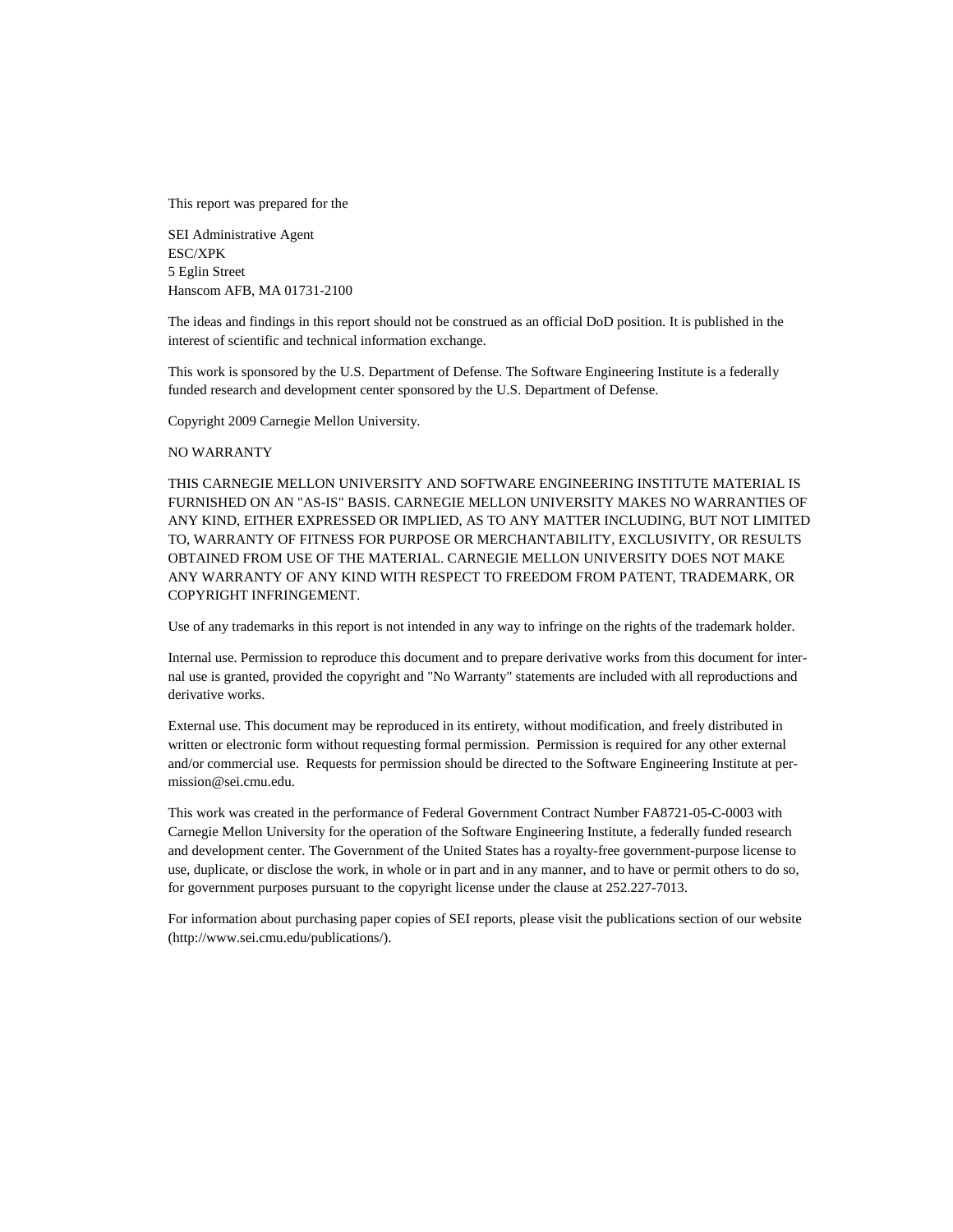# **Table of Contents**

| <b>Acknowledgments</b>        |                                                                           |                                                                                                                                                                                                                                                                                                                                                                                                                                                           | $\mathbf v$                                                                                            |
|-------------------------------|---------------------------------------------------------------------------|-----------------------------------------------------------------------------------------------------------------------------------------------------------------------------------------------------------------------------------------------------------------------------------------------------------------------------------------------------------------------------------------------------------------------------------------------------------|--------------------------------------------------------------------------------------------------------|
| <b>Abstract</b>               |                                                                           |                                                                                                                                                                                                                                                                                                                                                                                                                                                           |                                                                                                        |
| 1                             | 1.1<br>1.3                                                                | <b>Introduction</b><br>Background of ASSIP<br>1.2 ASSIP Measurement Initiative<br>Scope of Effort                                                                                                                                                                                                                                                                                                                                                         | 1<br>$\mathbf{1}$<br>$\overline{c}$<br>2                                                               |
| $\mathbf{2}$                  |                                                                           | <b>General Findings</b>                                                                                                                                                                                                                                                                                                                                                                                                                                   | 3                                                                                                      |
| 3<br>4                        | 3.1<br>3.2<br>3.3<br>3.4<br>3.5<br>3.6<br>3.7<br>3.8<br>4.1<br>4.2<br>4.3 | Examples of Successful Army Measurement Practices in Software Development<br>Root Cause Analysis<br>Communication<br><b>Decision Analysis Measurement</b><br>Integrated Measurement Team<br>PMO Management<br><b>Quality Assurance</b><br>Requirements and Change Management<br><b>Risk Management</b><br><b>Enabling Successful Software Measurement Practices</b><br><b>Foundational Elements</b><br>Academic Research<br>Army, DoD, and Industry Nexus | 5<br>5<br>5<br>5<br>6<br>6<br>$\overline{7}$<br>$\overline{7}$<br>$\overline{7}$<br>9<br>9<br>10<br>11 |
| 5                             |                                                                           | <b>Conclusion</b>                                                                                                                                                                                                                                                                                                                                                                                                                                         | 12                                                                                                     |
| Appendix A: Study Methodology |                                                                           | 14                                                                                                                                                                                                                                                                                                                                                                                                                                                        |                                                                                                        |
|                               |                                                                           | Appendix B: ASSIP Measurement Survey                                                                                                                                                                                                                                                                                                                                                                                                                      | 17                                                                                                     |
|                               |                                                                           | Appendix C: Measure Interview Guide                                                                                                                                                                                                                                                                                                                                                                                                                       | 18                                                                                                     |
|                               |                                                                           | Appendix D: Army Acquisition Directives and Measurement                                                                                                                                                                                                                                                                                                                                                                                                   | 19                                                                                                     |
| Appendix E: Acronyms          |                                                                           |                                                                                                                                                                                                                                                                                                                                                                                                                                                           |                                                                                                        |
|                               | <b>References</b>                                                         |                                                                                                                                                                                                                                                                                                                                                                                                                                                           | 22                                                                                                     |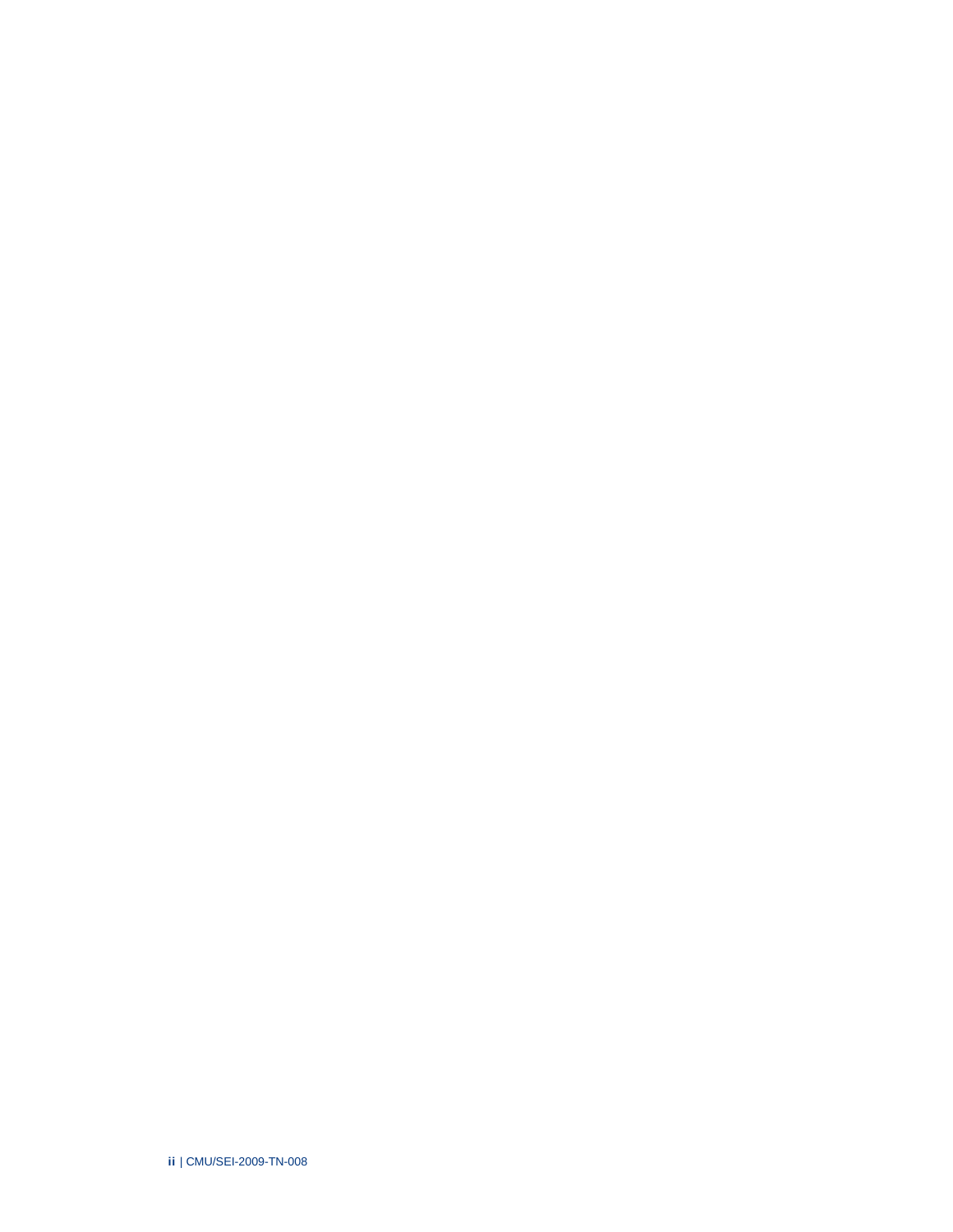# **List of Tables**

| Table 1: Program Survey Results                 | 15 |
|-------------------------------------------------|----|
| Table 2: Typical Measurement Data for Reporting | 16 |
| Table 3: Acronyms in This Technical Note        | 20 |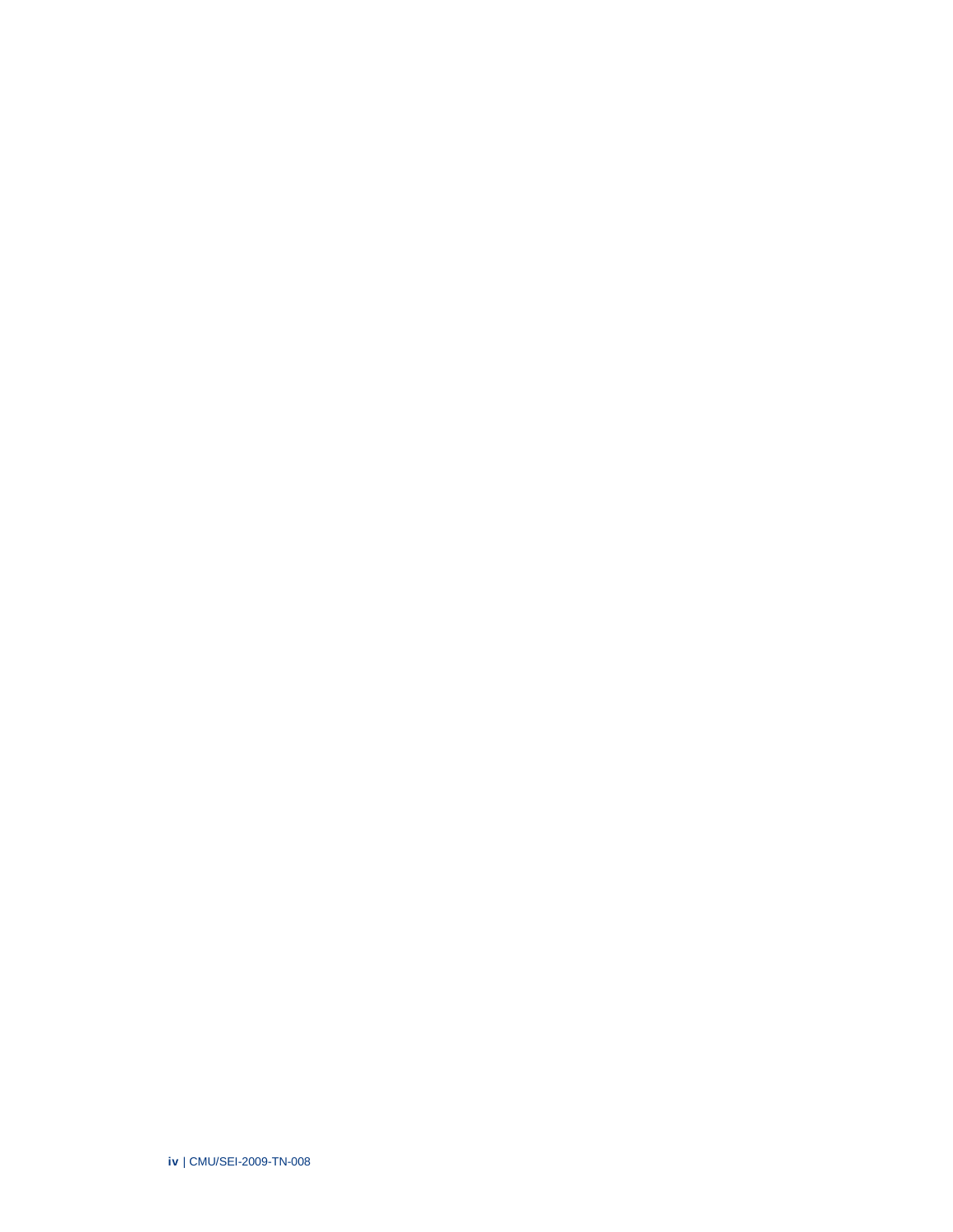# **Acknowledgments**

The authors gratefully acknowledge the representatives of the programs for participating in interviews, and completing and returning the survey. The authors also thank Cecilia Albert and Charlene Gross for their review of early drafts of this report. Their comments greatly improved the final product. Cecilia and Charlene are with the Carnegie Mellon® Software Engineering Institute (SEI).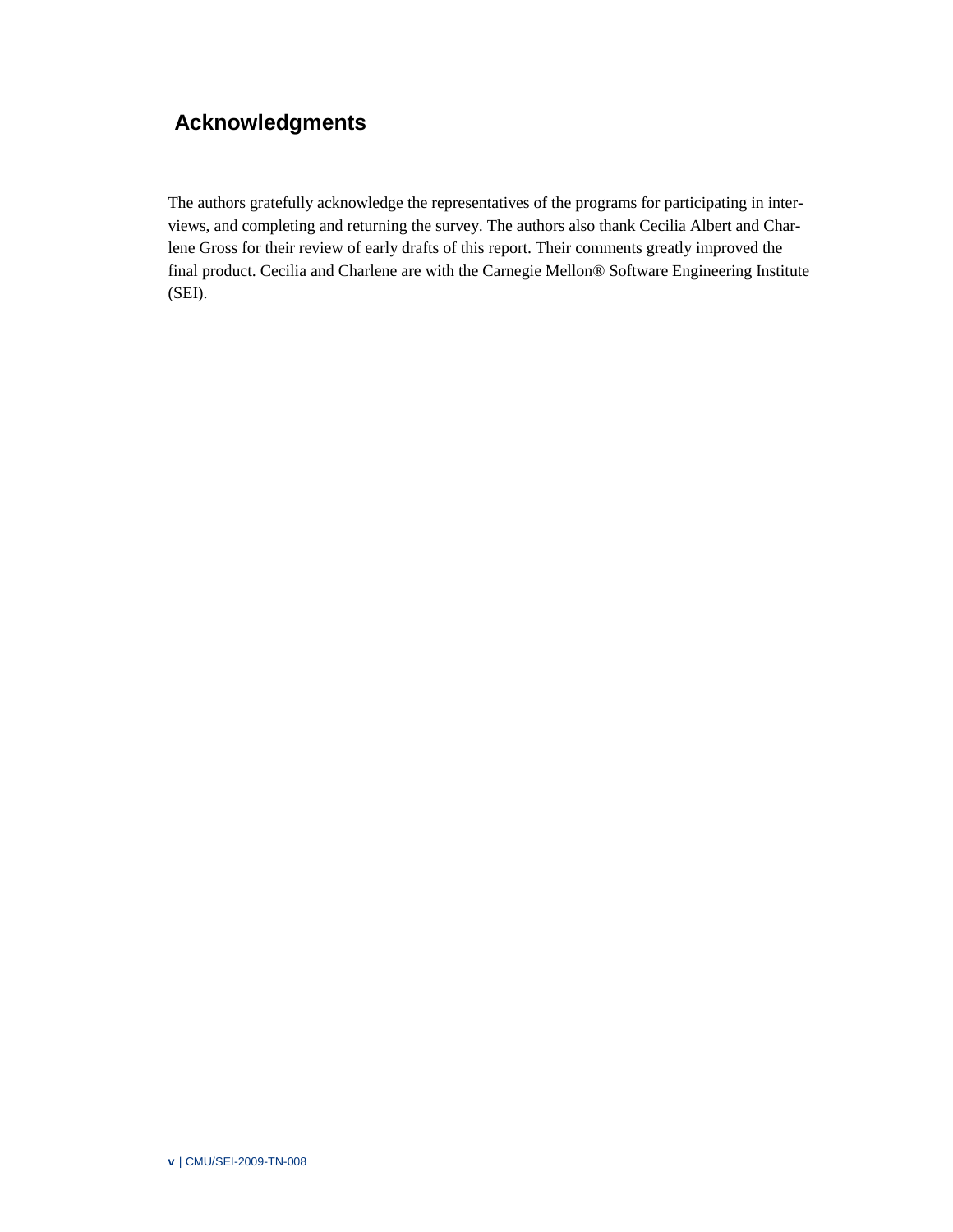# **Abstract**

This technical note identifies and describes successful practices in software measurement that were discovered within a subset of current Army programs.

Conducted by the Carnegie Mellon® Software Engineering Institute (SEI) on behalf of the Army Strategic Software Improvement Plan (ASSIP), the study highlights software measurement practices that offices found to be valuable for problem identification, tracking, and active control of the program.

The intended audience for this report includes Army program managers, senior Army staff, program executive offices, software engineering centers, software engineering directorates, the Army Training and Doctrine Command (TRADOC), and the Army test community.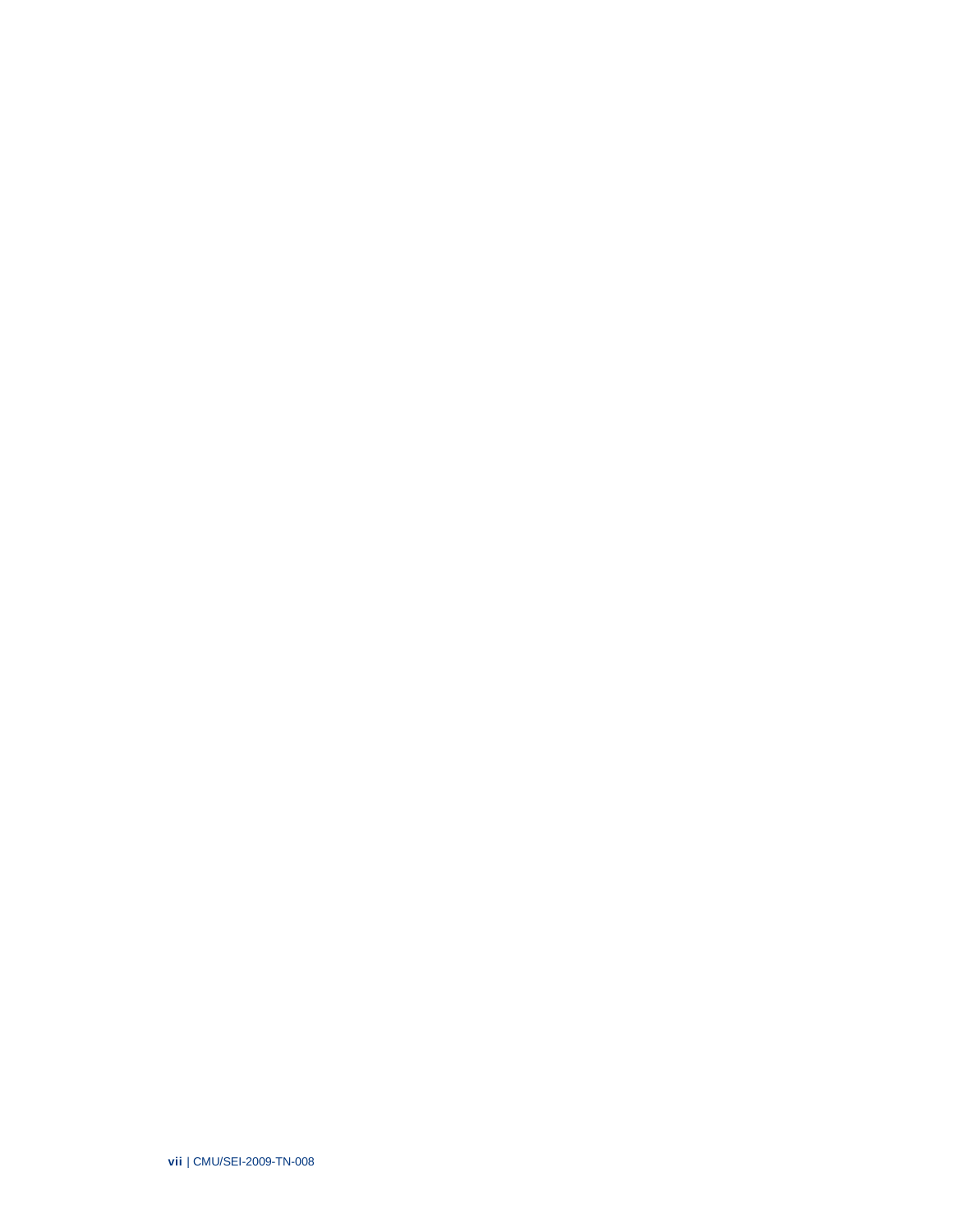### **1 Introduction**

Software is a primary enabler of today's military capabilities, and success in tactical operations is highly dependent upon reliable, effective, efficient, interoperable software. This technical note focuses on successful software measurement practices that Army acquisition organizations find to be valuable for software issue identification, tracking, and active control of programs. Conducted on behalf of the Army Strategic Software Improvement Plan (ASSIP), the study gathered information through a series of surveys and interviews within Army acquisition program management offices and software engineering centers.

Measurement is long chronicled as an enabler for acquisition improvement. For example, in the 2006 Defense Software Summit Report [DoD 2006a], the Program Executive Office (PEO) panel and plenary speakers summarized their perspective on software issues by stating that "improved systems and software engineering methods may reduce problem root causes and provide \$24B in cost avoidance over the DoD Five-Year Defense Plan." In the same report, the Multi-Service and Defense Agency Panel recommended that strategic initiatives for software acquisition process improvement be established, and included program measurement as one of these strategic initiatives.

Measurement illuminates areas where an organization can focus efforts to significantly improve the speed of delivery and cost of software systems. It is for this reason that the Software Engineering Institute (SEI) was tasked by the Army to collaborate on a study of measurement activity and effectiveness throughout acquisition organizations and collaborators.

#### **1.1 Background of ASSIP**

ASSIP was established in 2002 by Army Acquisition Executive (AAE) Claude M. Bolton Jr. as a long-term partnership between the Army and the SEI. It was chartered to increase understanding of software acquisition program challenges, capture successful practices, and orchestrate initiatives toward the improved delivery of quality tactical software systems, on schedule and within budget.

An ASSIP Action Group (AAG) was chartered to help plan, coordinate, manage, and execute software acquisition improvement initiatives. The AAG membership currently includes representatives from the Army Program Executive Officers (PEOs), Software Engineering Centers and Directorates ( $SECs<sup>1</sup>$ ), the Army Training and Doctrine Command (TRADOC), the Army Test Evaluation Command (ATEC), and the SEI.

<sup>1</sup> This document uses SEC to refer to any government software engineering support organization.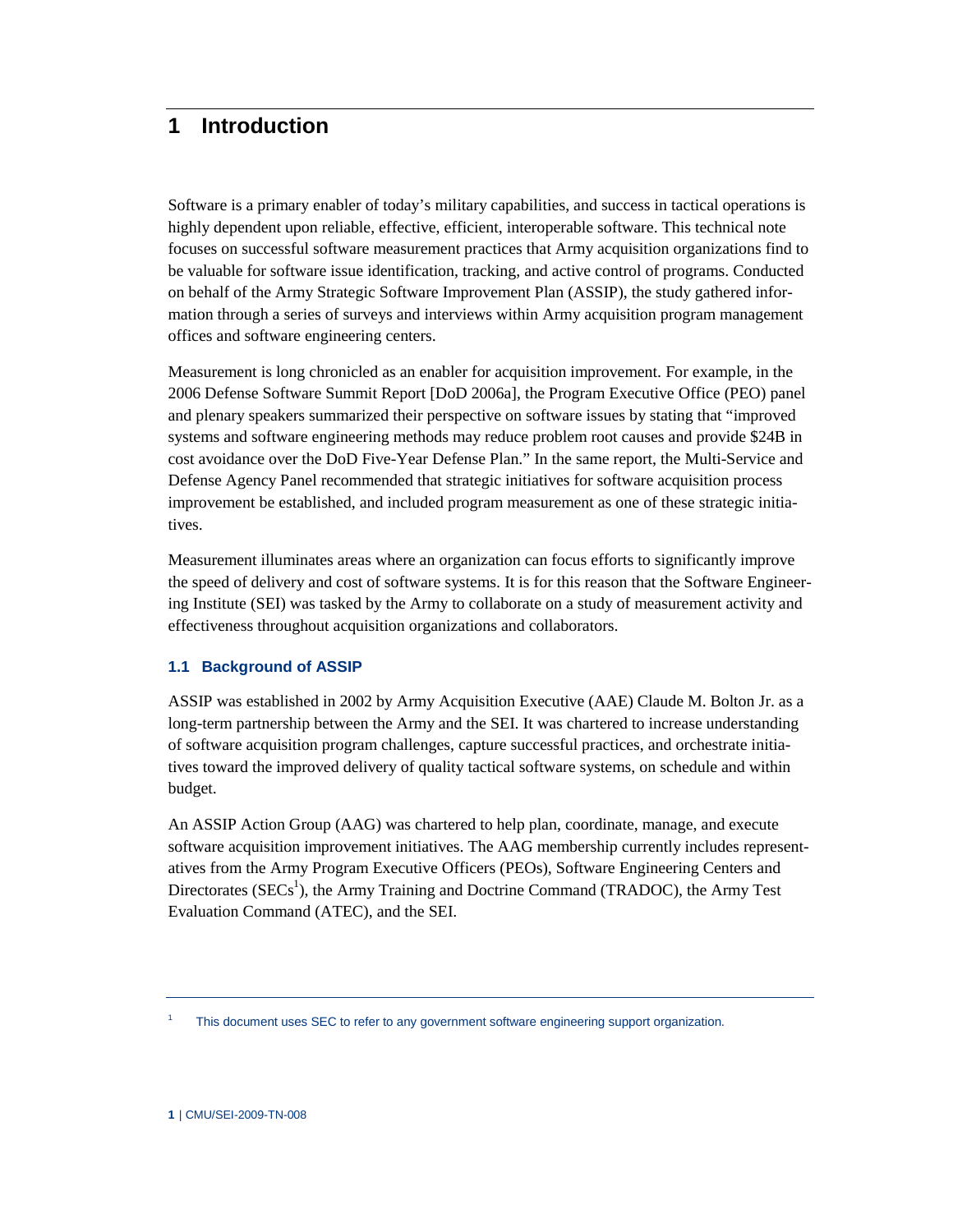#### **1.2 ASSIP Measurement Initiative**

ASSIP places strong emphasis on its measurement initiative. The objectives for the ASSIP measurement initiative are to

- identify exceptional measurement practices within a subset of current army programs
- characterize the current state of program measurement within the Army
- quantify causal factors of SIS program issues that underlie chronic acquisition problems
- make recommendations to the Army based on successful practices

#### **1.3 Scope of Effort**

This report focuses on successful measurement practices that have been shown by either survey or observation to provide tangible value to the programs using them.

The team surveyed and interviewed Army program management offices (PMOs) to find successful measurement practices—ones that contributed to or enabled successful delivery of Army tactical capabilities. The team also reviewed the results of independent technical assessments of Department of Defense (DoD) programs by the SEI, GAO and other agencies. The scope of this activity spanned the involvement of PEOs and SECs, including

- PEO AMMO Ammunition (AMMO)
- PEO Aviation (AVN)
- PEO Command Control Communications Tactical (C3T)
- PEO Combat Support and Combat Service Support (CS&CSS)
- PEO Enterprise Information Systems (EIS)
- PEO Intelligence Electronic Warfare and Sensors (IEW&S)
- PEO Ground Combat Systems (GCS)
- PEO Soldier
- PEO Simulation, Training and Instrumentation (STRI)
- Fort Monmouth Communications-Electronics Life-cycle Management Command Software Engineering Center (SEC)
- Armament Software Engineering Center, Picatinny Arsenal SED
- Aviation and Missiles Research Development and Engineering Command (AMRDEC) SED, Redstone Arsenal, Alabama,
- Tank-automotive and Armaments Command (TACOM) SED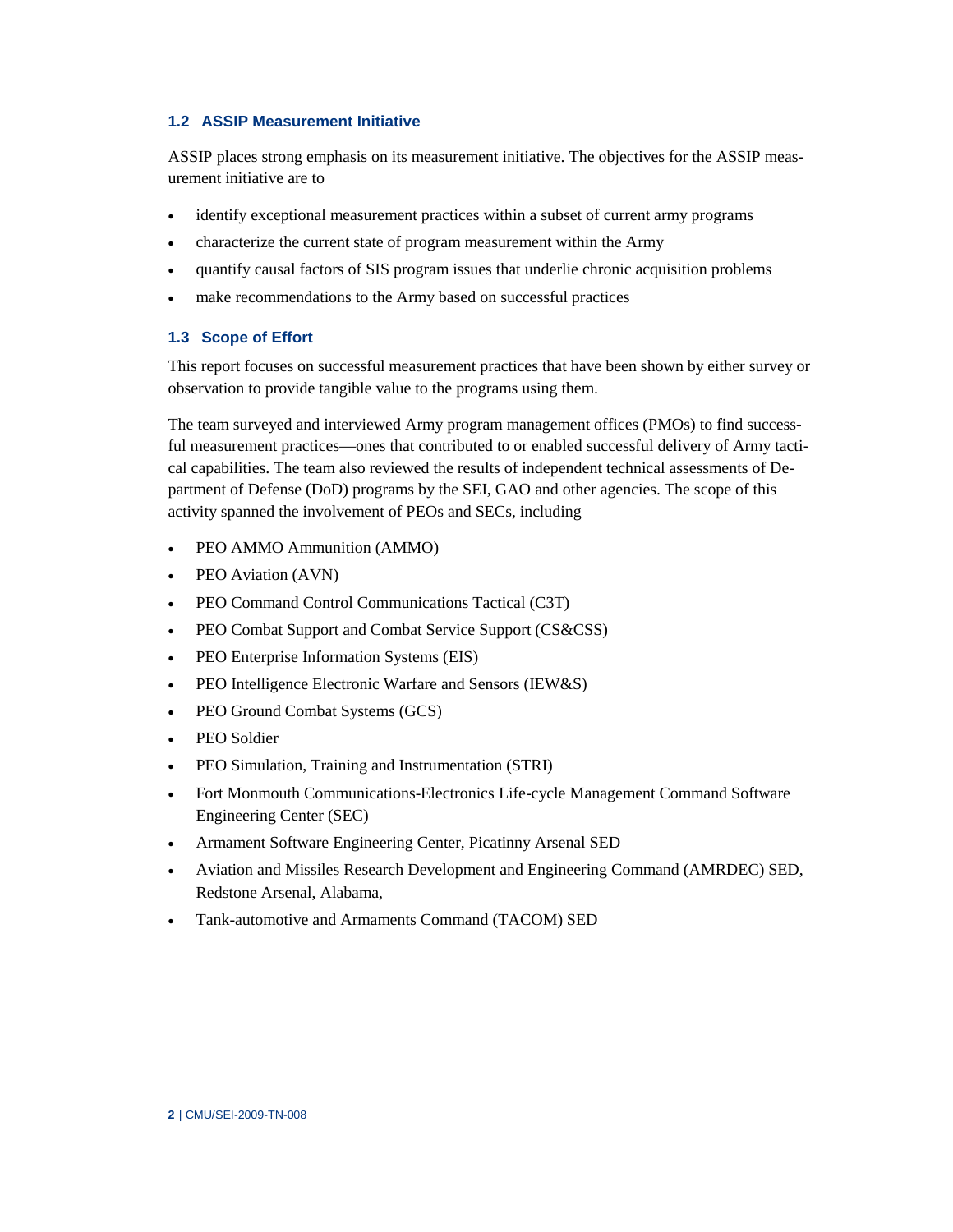### **2 General Findings**

*"Measurement does not by itself improve the process; however, the visibility it gives provides insight into planning, controlling, managing, and improving* [SEI 2006]*."* 

The study team examined acquisition offices' management practices and approaches to software measurement that had proved to be effective. Effectiveness of measurement practices was determined by the delivery of the intended quality capability, on time and on budget, or the remediation of a program issue that posed a risk to on-time, on-budget delivery of the intended, quality capability.

The measurements practices described below were observed in more than one program having effective measurement practices, suggesting that they could be applicable in more than one context. Details of specific examples of measurement use are described in Section 3.

#### *Measurement to plan and baseline*

The team observed that core software measurement<sup>2</sup> data strengthens a program manager's ability to manage a software acquisition program. The study team was able to associate a program manager's ability to field a product successfully with his use of core measures to manage a program. Conversely, the team observed that the lack of measurement data and its use to manage the program office can contribute significantly to problems in program performance. This data deficiency also affects program managers' ability to plan, and contributes to their inability to assess the plans and performance of suppliers.

#### *Measurements to evaluate plan versus actual*

Some programs rely heavily on measurement to facilitate management within their PMO. These programs reported being able to avoid many systemic problems because of consistent and repeatable use of measurement as part of program management.

#### *Measurements to estimate and predict*

Programs with more comprehensive measurement data also had more robust plans and a clear understanding of the program's own performance. They had clear definitions regarding specific PMO roles, and each lead reported their conduct, supported by measurement data, within regular PMO meetings. Also, programs using measurement described recurring problems rather than reactively pinpointing problems one by one. This objective data supported their discussions and provided them with additional influence with both program manager (PM) and contractor.

#### *Measurements to support process improvement*

Another observed practice was measurement of the cumulative planned requirements changes. Planning for changes forces the program to allocate resources and to create processes to support the changes.

<sup>2</sup> In 1992, the SEI published a set of core software measures along with detailed checklists for specifying the data for these measures [Carlton 1992]. The four core measures identified were size, schedule, effort, and defects. The definition, meaning, and use of these measures have been subjects of continuous debate, but current research and investigation of both industry and academic literature provide strong support for their continued use.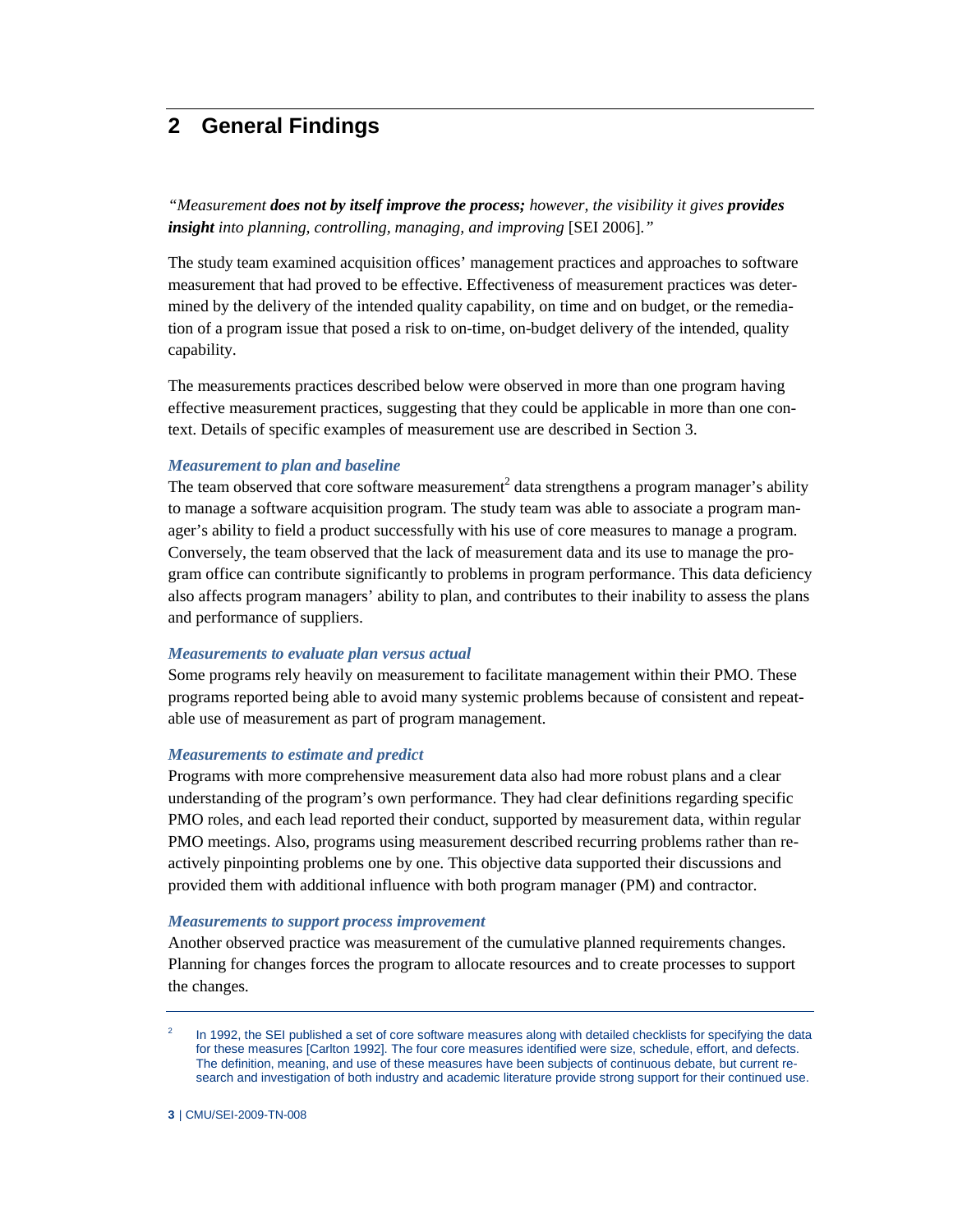| CMU/SEI-2009-TN-008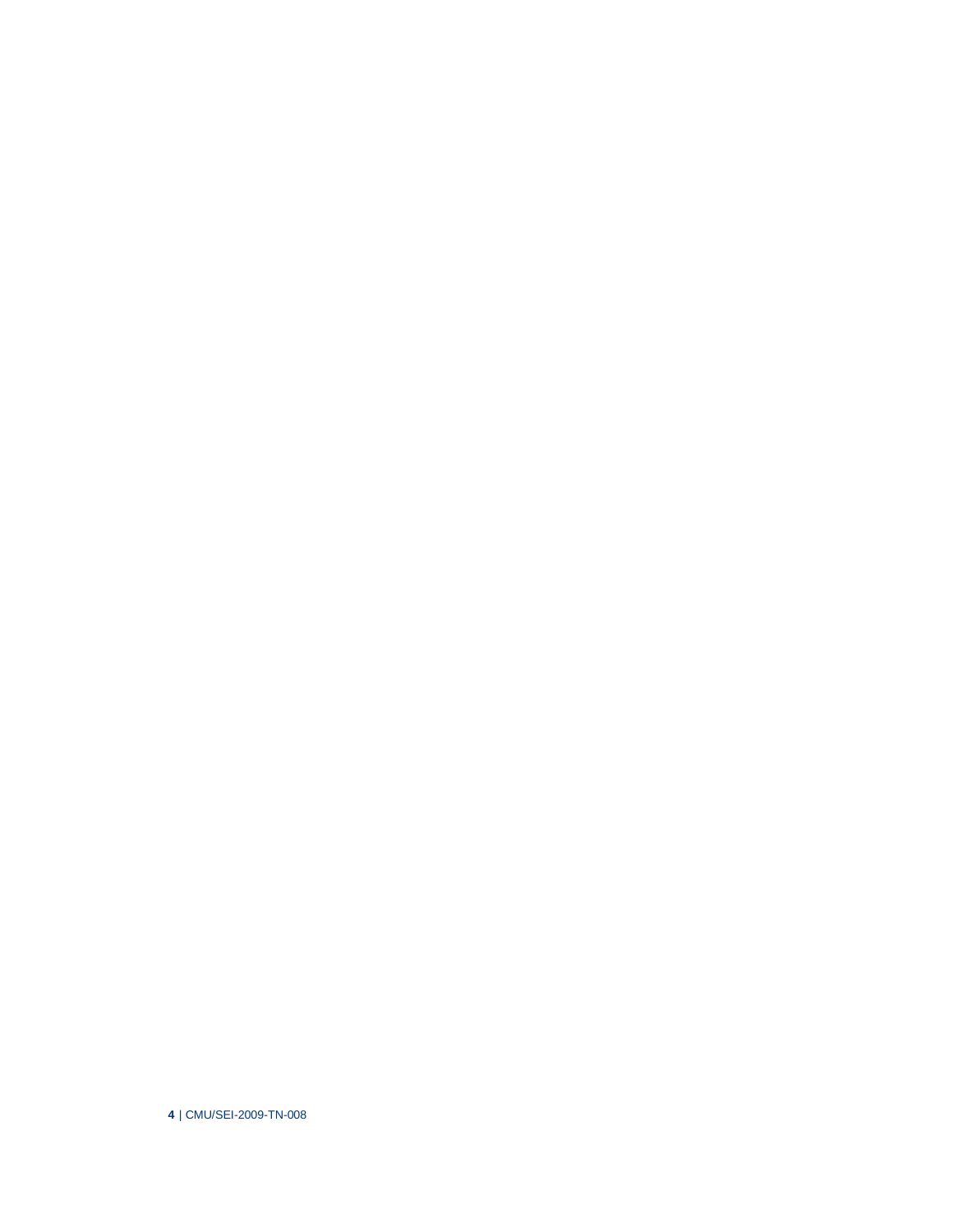# **3 Examples of Successful Army Measurement Practices in Software Development**

This section describes actual events where software measurement data was successfully applied and illustrates the contribution of the measurement activity to that program. These examples can ultimately provide the foundation for broader implementation of measurement activities in the Army. The examples are categorized based on the type of effort and a description of the application of measurement practices.

#### **3.1 Root Cause Analysis**

Root cause analysis identifies causes of defects and other problems and points toward appropriate corrective actions. Instances observed by the study team highlighted the use of measurement to support objective identification of root causes and analysis to support successful issue management.

In one instance involving interface requirements, a program manager knew that there were schedule issues, but there was not enough data available to pinpoint the root cause of the schedule problem. Upon instituting a measurement program that included collections of requirements measures, a problem in the requirements area was discovered. A corrective action strategy based on objective data was put in place and ultimately led to successful management of the problem.

In another instance, data from core measures predicted a significant schedule delay, but this data alone was not sufficient to determine the root cause and take corrective action. When it was analyzed in conjunction with developer staffing data, the comparison showed that the delay was related to an anticipated dip in expert programmers. Contractor management arranged for greater cross training of its newer staff members to curtail the negative impact upon the program.

#### **3.2 Communication**

Using consistent data requirements, a program covers the progress of eight program projects using a common dashboard that is supported by regular data collection. The reports containing the data are generally available prior to the meeting—so the program meetings are not about reading the reports. A typical project discussion includes

- a summary of status—both technical and financial—by the program manager
- a review to cover the understanding of new or changed risks, issues and action items
- a discussion of plans for the next few weeks
- issues and action item assignments.

#### **3.3 Decision Analysis Measurement**

Decision analysis is a structured approach to evaluating alternative solutions against established criteria to determine a recommended solution to address an issue. Its formal structure is intended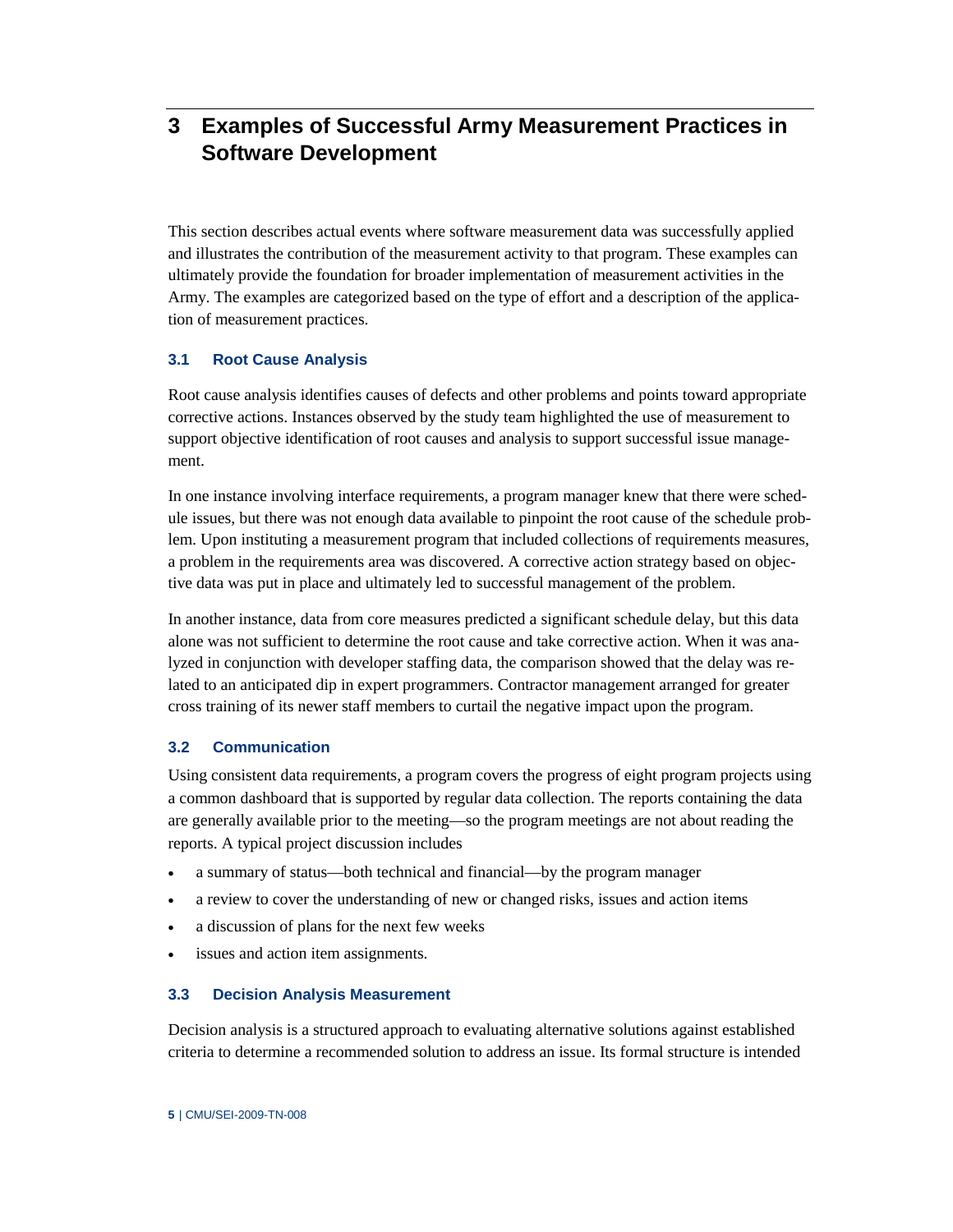to reduce the subjective nature of the decision and has a higher probability of selecting a solution that meets the multiple demands of relevant stakeholders [CMMI 2006].

One program office was observed to specifically require and use measurement to support decision analysis and resolution processes for proposal review and incentive payment. Measurement provided the objective evidence that could mitigate challenges to final decisions.

#### **3.4 Integrated Measurement Team**

The most effective uses of measurement observed occurred in programs where the program manager assigned a domain expert to validate, interpret, and be accountable for the respective domain area metrics. Thus, a finance person is responsible for interpreting finance measurement data, such as burn rate, funding, and expense. A system engineer is responsible for analysis of provided technical progress, risk, and product quality measures.

During the validation process, the domain expert partners with measurement experts to determine the most effective, efficient, and relevant measures to collect, analyze, and report. This is not a one-time process; periodic assessments are necessary to ensure relevance. Measurement indicators, the data collection, analysis, and reporting processes require adjustments within project phases and particularly when a program crosses a major milestone transition. Measures of progress are certainly different when transitioning from RFP work to design work. The nature of program risks also changes throughout the program life so the measurement reports need to reflect the risk profile of the project. Also, the program metrics and style of reporting are carefully crafted to suit the audience—enabling a full understanding of program status without overwhelming the audience with data.

For each of these measures or indicators, there is an expectation that trends and status can be understood as positive or negative. If the reported trend or status is negative, then the domain expert is expected to be prepared to explain "why." The project team then determines whether the explanation suggested a risk or problem that needs to be addressed. Prioritized problems are formally tracked with an assigned owner.

Team members on programs that had better measurement data incorporated the behavior of individual accountability for specific measures or indicators. The individuals were queried about current data on a regular basis and were expected to describe how results compared to expectation. If there were differences, they were also expected to speak to potential impact and make the case for any required changes.

#### **3.5 PMO Management**

A program manager reported that collection for new measurement data suggested by a recent graduate of a software engineering course had reduced the number of issues and problems related to requirements management.

In another cases, an SEC provided a development team to the PMO where the development team was able to report using existing internal software performance measures. These measures allowed the PM to successfully guide the program through its acquisition life cycle.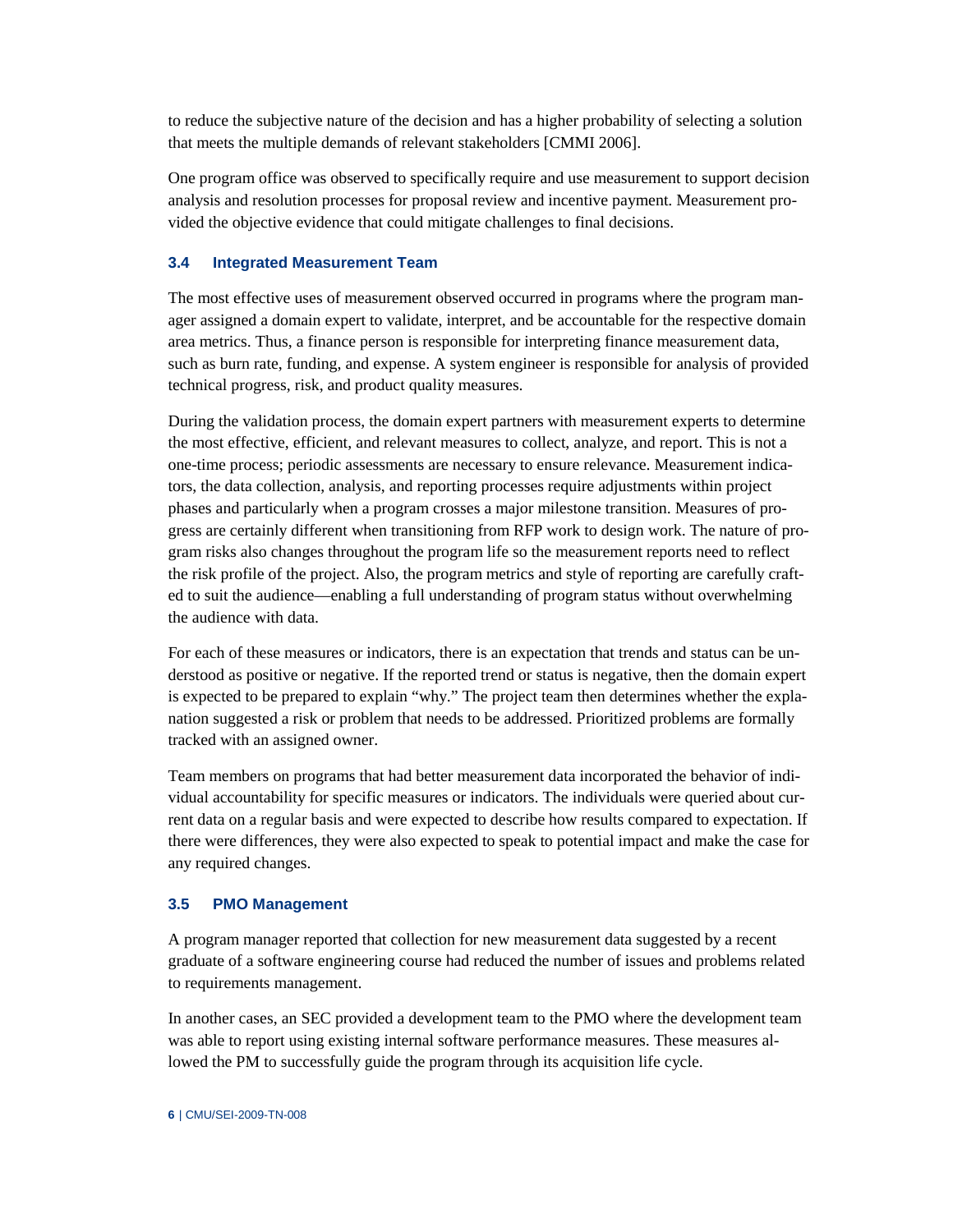#### **3.6 Quality Assurance**

Quality assurance need not be exhaustive. For efficiency, it is possible to sample in order to identify process compliance problems, provided there is some effort to identify the coverage and document the methods. The study team observed this sampling technique in one program. The development organization chooses a measurement and undergoes an extensive review of the information and personnel associated with the data.

#### **3.7 Requirements and Change Management**

Requirements management is an ongoing problem for many programs. Measurement of change can provide some indicators of the source of the problem. One employee was able contribute significantly to the development, understanding, and use of measurement for an Army effort after only one semester of a master's degree program. The first measurement indicators developed supported tracking requirements changes and the change management process. The program realized improved performance in this area, the program success was no longer endangered, and significant cost savings were reported as a consequence of the resulting improvements.

#### **3.8 Risk Management**

The majority of programs collect and use some measurement data in conjunction with risk management. Since "risk" is a comprehensive subject covering all aspects of a program, the level of detail and focus varies. The Army's "Probability of Success" program performance report was too new to be useful during this study, but it appears to provide some hope for program measurement data for future analysis.

Several programs were able to demonstrate their ability to identify risks and to mitigate the important ones. These programs had "burn down" charts showing that the risk management activities had reduced the overall risk profile of the program. This happens both by removing risks whose time has passed and by implementing an effective mitigation strategy.

Specific categories focused on software and software resources that the SEI team identified include the following:

- Key Performance Parameters (KPP) Risk mitigation includes architectural design reviews, third-party software assurance assessment, and extra software integration (evolutionary development).
- software resource availability Mitigation includes assignment of software engineer from an SEC, and additional training in software measurement.

At the software system development level, examples of observed key measurements used to illuminate latent software risks in programs are

• trouble reports (created, open, closed) risk: insufficient available effort to close defects before delivery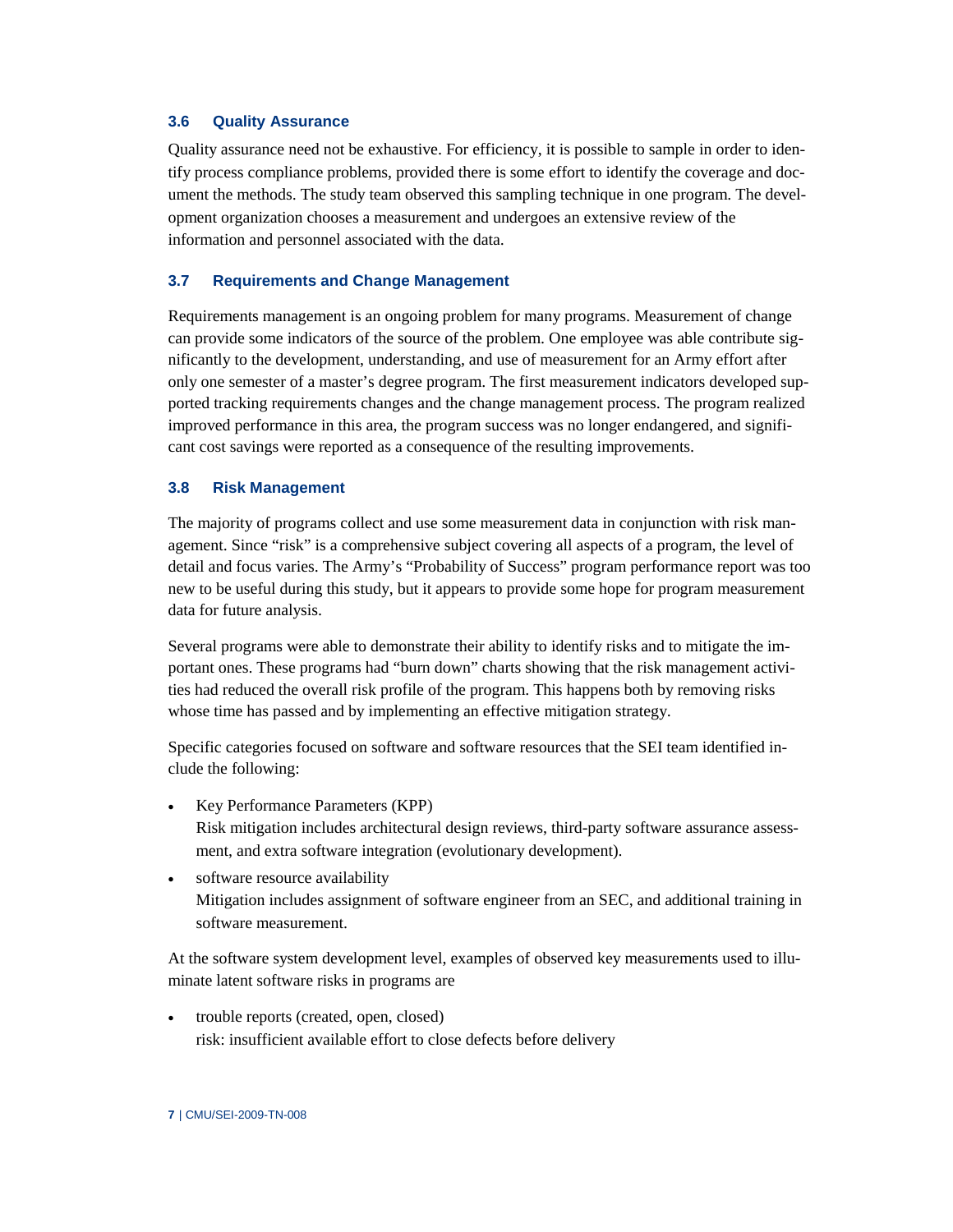- source lines of code (delivered, planned) risk: cost of product or delivery will not match plan
- available and utilized resources risk: contractor lacks skilled resources to execute plan
- team level measures of schedule performance risk: a team falls behind or completes work too early
- code that fails to meet internal development standards risk: integration defects extend schedule
- measures of high complexity such as coupling and cyclomatic complexity risk: testing and maintenance rework will be costly risk: system will be fragile when exposed to changes implemented by other systems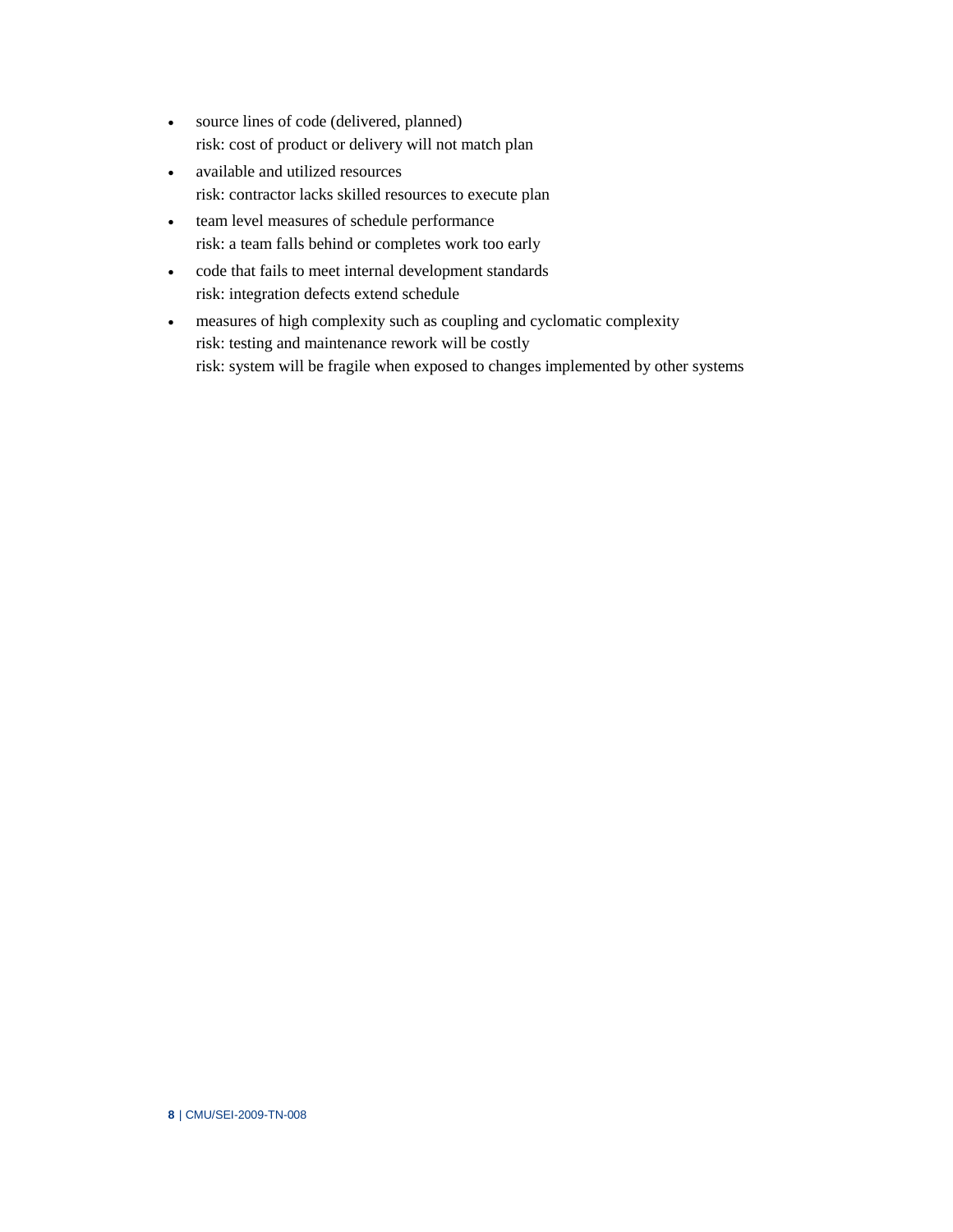# **4 Enabling Successful Software Measurement Practices**

#### **4.1 Foundational Elements**

There are specific foundational elements that enable successful measurement practices. Previous discussion in this paper has shown that measurement practices have contributed to success in multiple software management areas. This section describes the foundational elements that were present and that, if more broadly implemented, could extend these successful practices across the Army.

As determined by software and acquisition communities over years of review and practice, the foundation elements for enabling effective measurement include

- evidence that leadership expects and will review measurement activities that are aligned with principal program objectives and support decision-making. These expectations are generally communicated via policy and regulations. Examples of DoD and Army measurement guidance are described in Appendix D, and illustrate that measurement can be an integral part of software management.
- an organizational structure which serves as a significant enabler of good measurement practice in successful programs. Organizational structures optimized for horizontal and vertical communication of information vital to program performance management are a key component. The primary mechanism to achieve this optimization was the IPT.
- a plan for performing measurement that assigns empowered responsibility and accountability, describes needed skill and training requirements, commits to measurement resources, and identifies communications with stakeholders. This foundational element supports consistent use and review of measurement, as seen in the program group that regularly reviewed the same items, risks, and issues in support of eight program projects. In both SEC organizations and selected PMOs, successful measurement programs required the presence of at least one person with specific training in measurement practice.
- a small number of trained staff (one or two) who assist with the definition of the measurement, the creation of the repository, and development of reporting procedures. The measurement staff has the responsibility to ensure the activities are implemented and the specific goals achieved. As such, these staff members help define the measurement indicators for communications, data collection, and reporting procedures. Measurement expertise helps programs be more effective developers and users of measurement data by participating in the following activities:
	- a. a goal-driven measurement approach to facilitate the development of new indicators including developing and maintaining the documentation of the indicators and measurement practices
	- b. careful and practical design of the data collection procedures to assure the integrity of the measurement system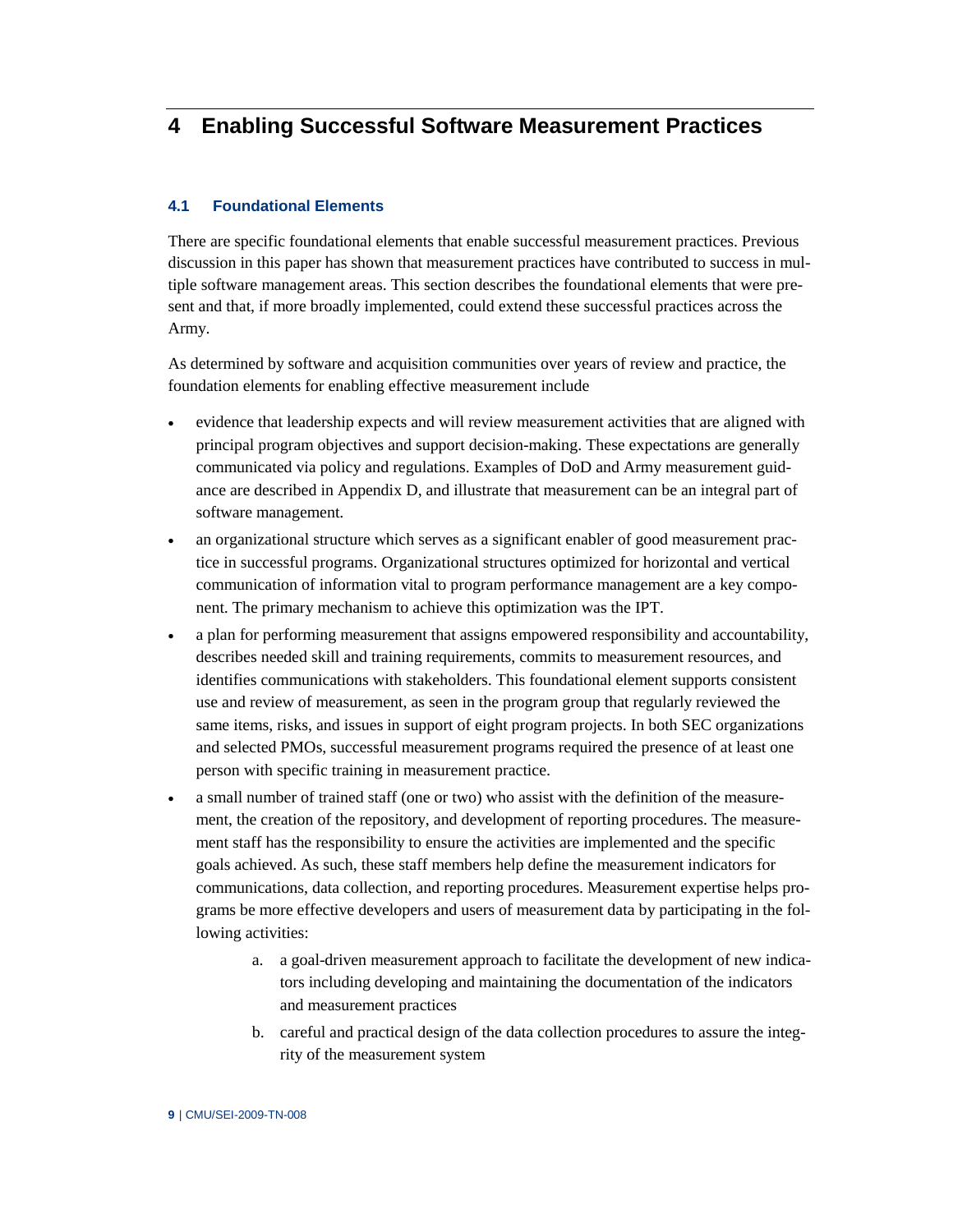- c. periodic assessment of the quality and validity of the measurement data and the associated data collection procedures
- d. reviewing new uses of existing indicators to assure the program that the representation meets the needs of the new measurement user
- e. assisting the PMO with developing requests for additional supplier data and creating a useful representation of the data
- structure to manage the use of software measurement resources, such as data specifications, a measurement repository, analysis results, and tools enables collection and retention of valid historical data that is necessary for estimation, trend forecasts, and root case analysis. To this end the Army's Acquisition Information Management (AIM) database provides automated acquisition information tools to assist managers of Army acquisition programs to proactively manage assigned programs. The AIM database system is designed to allow the manager of each program to retain ownership of program data while providing access of this data to higher levels of the Army acquisition community. AIM provides a central repository to support statutory reporting requirements.
- approach to monitoring measurement efforts and applying quality assurance methods to enable program managers to ensure that measurement objectives align with organizational objectives. As seen in one of the examples, an established measurement approach provided schedule data but did not establish root cause for the problem. By incorporating staff data into the analysis, the cause of the problem was revealed and appropriate corrective action could be developed.

Virtually all the good news from the application of these foundational elements came from mature programs that have developed a working cadence in their product development. Programs that are still in the stages of proposal and planning have little to say about measurement even though there is a great deal of program office activity during these stages.

#### **4.2 Academic Research**

Most of the academic research is based on case studies, surveys, and detailed interviews with industry professionals. Of particular interest was the work of June M. Verner and William M. Evanco, who interviewed 21 senior project managers to devise a larger survey of 122 projects [Verner 2005]. The research shows the following:

- The greatest opportunity for improvement is at a project's start in the requirements and risk identification and control areas. User communities that provide adequate time and resources to requirements definition correlate well with program success.
- Project management success is highly dependent on the experience and skills of the project manager.
- Postmortem reviews are important for process improvement, but companies seldom perform them. As a result, the companies tend to repeat mistakes.
- Good cost and schedule estimates affect project success. The best estimates came from those with training and experience in estimation. The worst estimates came from senior manage-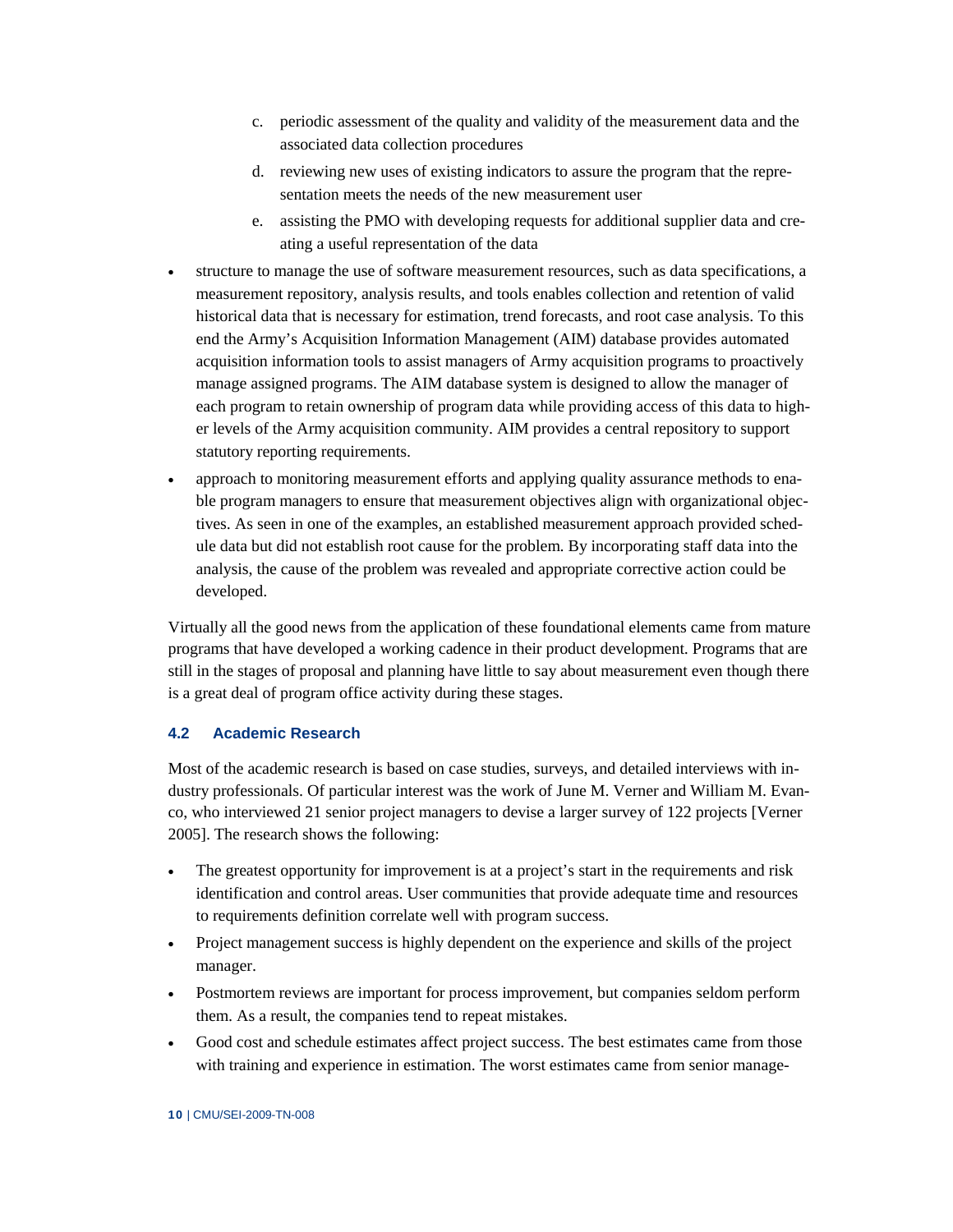ment, marketing and the customer. Seventy-one percent of estimates that were considered "good" involved the participation of an individual with project management experience.

• The release decision was made with sufficient information about validated requirements.

#### **4.3 Army, DoD, and Industry Nexus**

In general, the findings from industry and other DoD service measurement investigations are in agreement with the findings of this initiative. The important difference is the context, in this case the Army acquisition environment. The team's findings show that the same measurement principles successfully employed within industry and other DoD services can be effective in the Army acquisition context.

Successful PM offices that used measurement had several trends in common. These trends matched those in industry in many significant areas:

- They provided a fundamental core measurement framework to support good measurement activities.
- They educated management staff in practical measurement use.
- They held staff accountable for measurement-related action items.
- They organized their program to support measurement activity.
- Successful staffs invested in a measurement process where all stakeholders regularly met and managed program objectives by measurement data collected and analyzed.
- They used or developed tools and automated processes to aid measurement processes and accommodate the decision process.
- Many offices leveraged the measurement expertise resident in the local SED/SEC organizations. Some of these supporting staff members were embedded into the program environment.
- Acquisition teams consisting of acquisition office, government staff, developer organizations, SED/SEC organizations worked as a seamless organization.
- Staff members enjoyed working together and gained significant satisfaction carrying out their respective duties.
- Horizontal and vertical communication channels within the program were open. All staff members understood their roles and those of staff members in other channels of the program.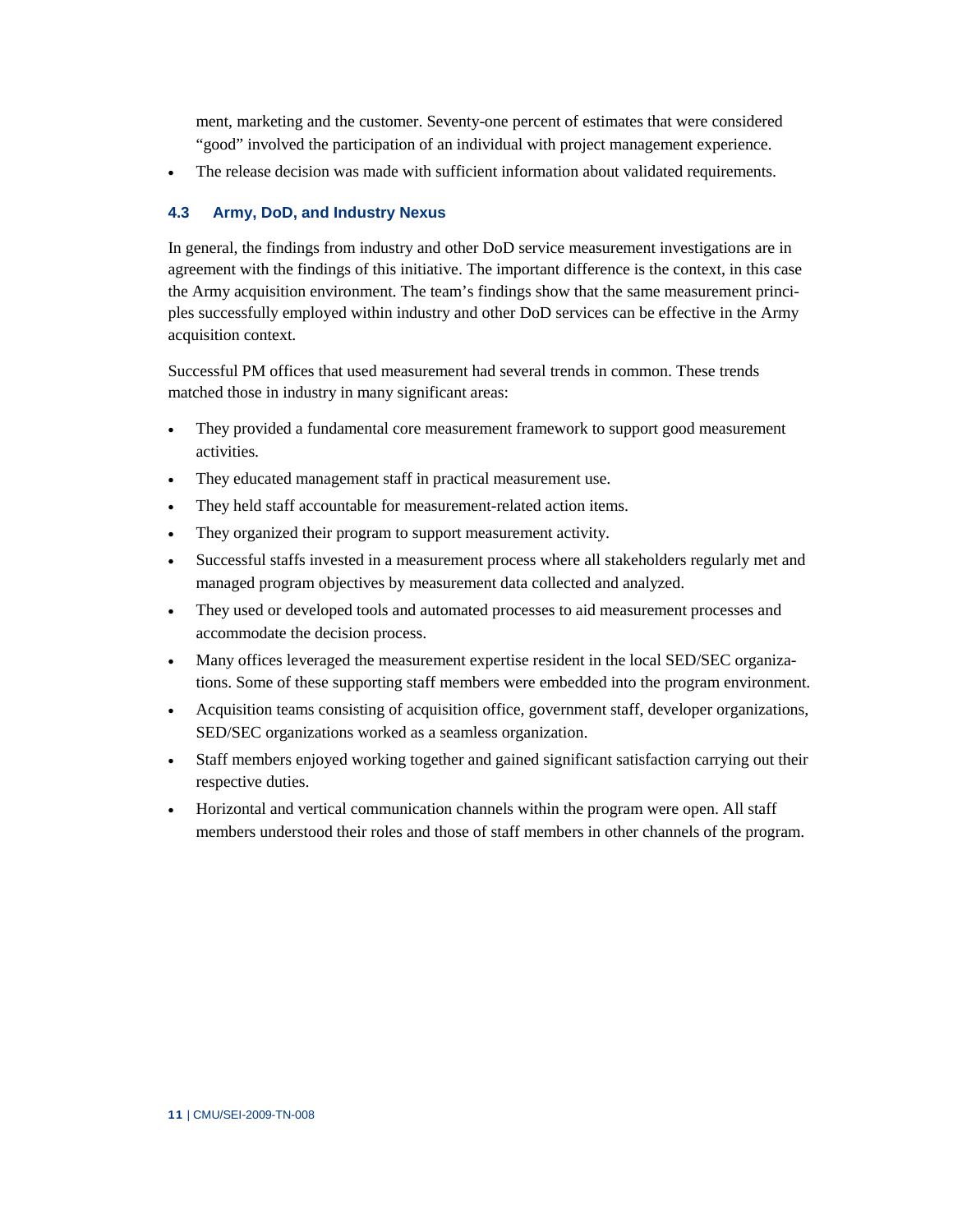# **5 Conclusion**

This initiative conducted a search for software system acquisition measurement practices within acquisition databases, websites, periodicals, news articles and other resources. AAG members reviewed their respective organization's current repositories and archives for measurement data, as did other Army organizations (such as Office of Deputy Assistant Secretary of the Army-Cost and Economics (ODASA-CE)).

Managers across multiple programs seem to connect the use of measurement with success in baselining and planning, evaluation of progress and prediction, and overall improvement. Individual examples of measurement and analysis indicate that measurement practices can support efficiency and successful fielding in a variety of contexts. Areas of particular strength that were observed were root cause analysis, integrated teaming for measurement and domain expertise, and risk management.

One or more foundational elements that enable successful measurement practices were present in all cases presented in this paper. Broader implementation of the foundational elements will allow the Army to extend successful measurement practices across the organization. These elements included

- evidence that leadership expects and will review measurement activities that are aligned with information needs and support decision-making
- a plan for performing measurement that assigns responsibility and accountability, describes needed skill and training requirements, and identifies communications with stakeholders
- managing the measurement data specifications, storage (such as a measurement repository), analysis results, and tools that enable collection and retention of valid historical data that is necessary for estimation, trend forecasts, and root case analysis
- monitoring of measurement efforts and applying quality assurance methods to enable program managers to ensure that measurement objectives align with organizational objectives

The study team found that successful PM offices that used measurement had several trends in common, which matched those in industry in many significant areas:

- They provided a fundamental core measurement framework to support good measurement activities.
- They educated management staff in practical measurement use.
- They held staff accountable for measurement-related action items.
- They organized their program to support measurement activity.
- Successful staffs invested in a measurement process where all stakeholders regularly met and managed program objectives by measurement data collected and analyzed.
- They used or developed tools and automated processes to aid measurement processes and accommodate the decision process.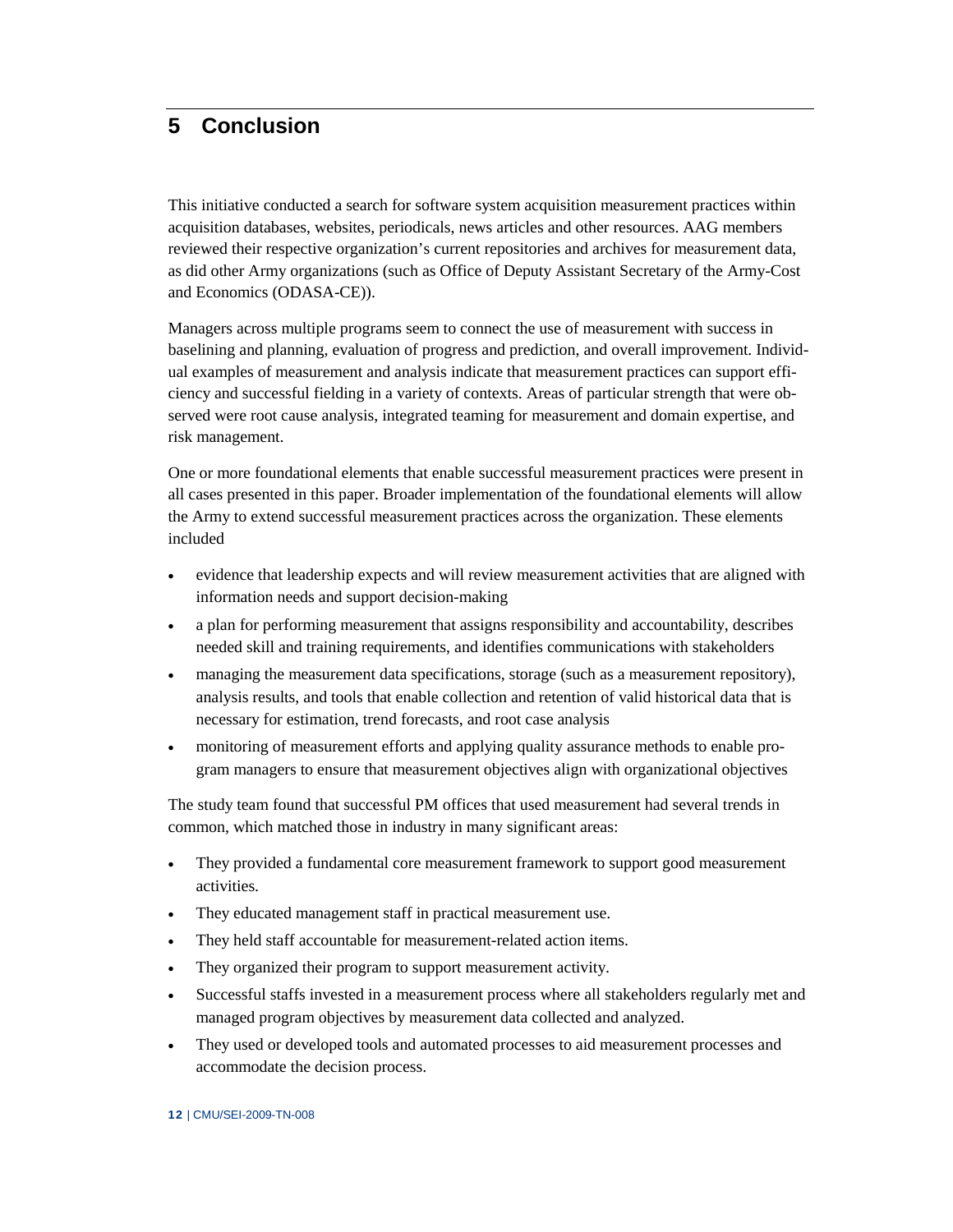- Many offices leveraged the measurement expertise resident in the local SED/SEC organizations. Some of these supporting staff members were embedded into the program environment.
- Acquisition teams consisting of acquisition office, government staff, developer organizations, and SED/SEC organizations worked as a seamless organization.
- Staff members enjoyed working together and gained significant satisfaction carrying out their respective duties.
- Horizontal and vertical communication channels within the program were open. All staff members understood their roles and those of staff members in other channels of the program.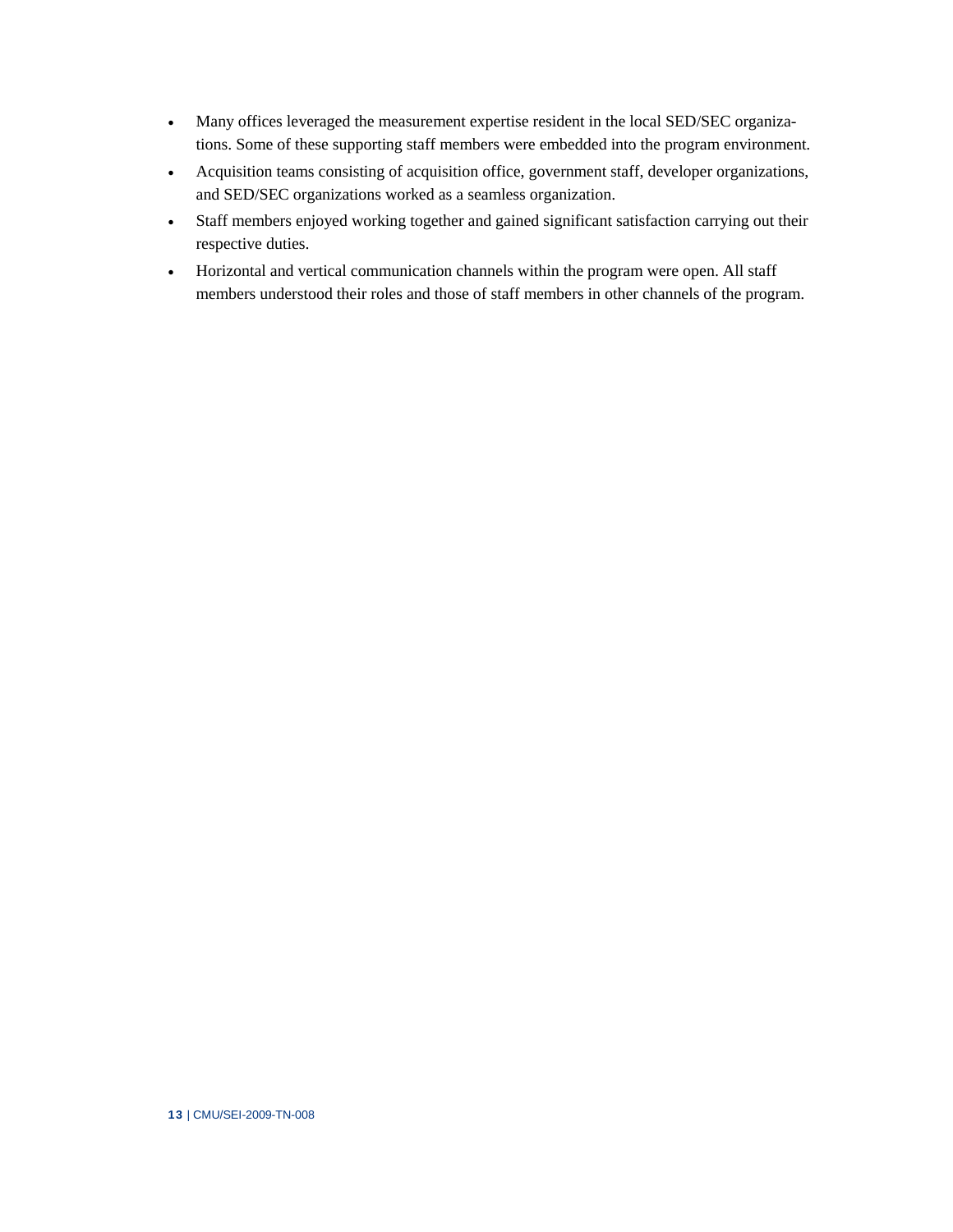# **Appendix A: Study Methodology**

#### **Develop Baseline of Current Activity**

The first step in this initiative was to develop a strategy to collect and analyze program software measurement data currently in use across Army programs. The initial intent was to collect available core software measurement data from SIS programs toward developing a common baseline for trend analysis across programs, and within particular domains or portfolios. With more information needed, the team moved to a process of PMO interviews and on-site assessments to identify effective measurement practices in software intensive programs. The original team comprised the authors, James Wessel and Robert Ferguson of the SEI, and PEO and SEC representatives from the ASSIP.

The team obtained data on SIS acquisition program measurement and process information that was spread organizationally and geographically across PEO and program manager offices within the Army. The Acquisition Information Management (AIM) database was sparsely populated, and there did not appear to be any other central data source. The team's efforts then turned to gaining access to this information directly from PEO or program manager offices using interviews and surveys. An AAG Software Measurement integrated product team (IPT) was established to support these and other activities related to the study.

The study team performed a cursory review of software measurement practice within academia, industry and other DoD service organizations. To establish the breadth of Army measurement directives (as opposed to actual practices), the team also gathered a compendium of Army policy, regulation, guidelines, and memoranda regarding the conduct and use of software measurement. It is presented in Appendix D, Army Acquisition Directives and Measurement.

#### **Collecting Artifacts**

The study team collected and analyzed artifacts that the programs use in their measurement efforts, including tools, methods, contextual information, processes, documentation, validation, use, and interpretations in each instance. Of particular importance was the contextual information, because, in practice, measurement data standards vary across the Army's programs.<sup>3</sup> The contextual information is important in deciphering the material for program managers and other users of the data and also eases the adoption of the practice by groups with similar needs.

14 | CMU/SEI-2009-TN-008

<sup>3</sup> The Army has, however, issued numerous directives regarding measurement (see Appendix D, Army Acquisition Directives and Measurement).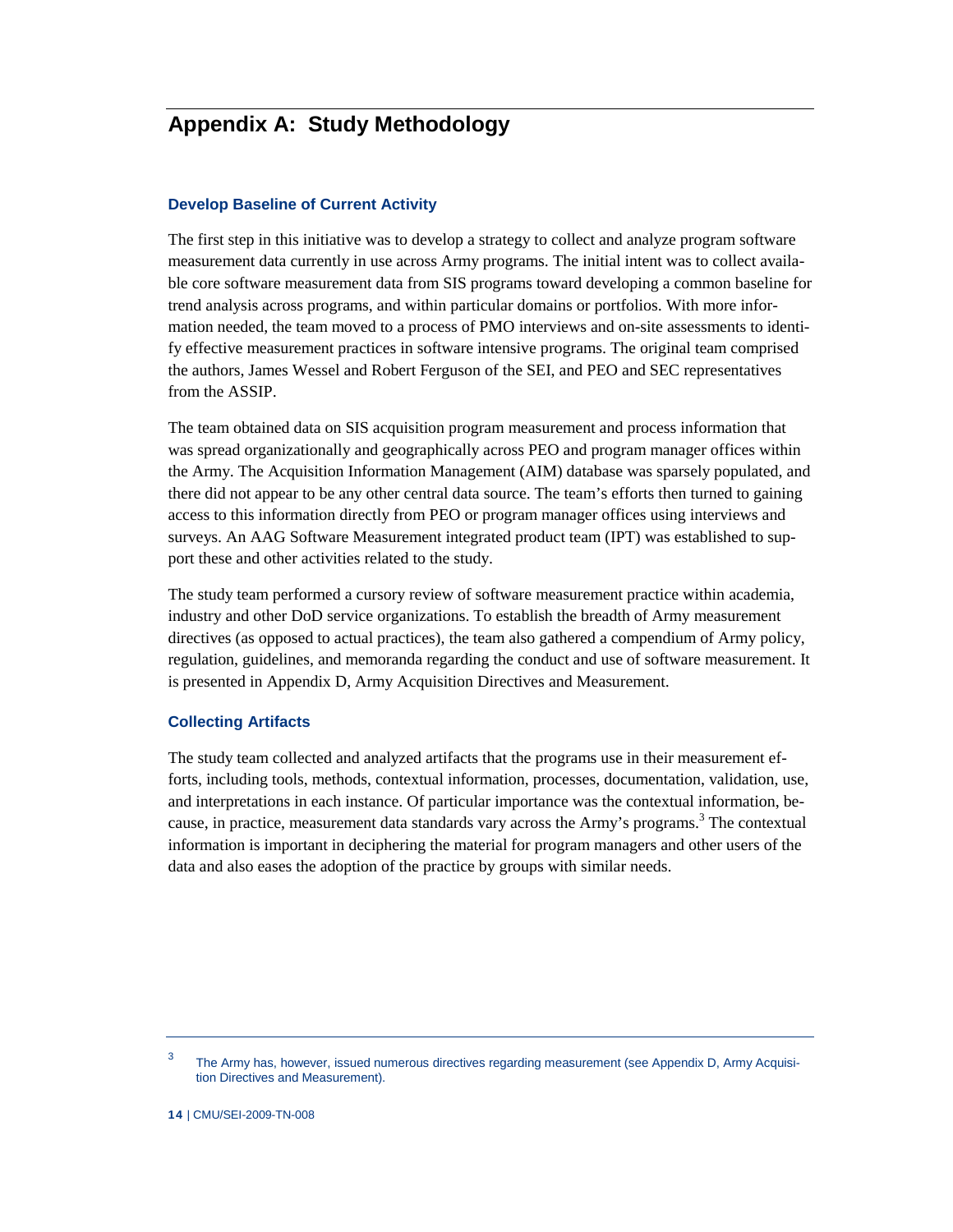#### **Analysis of Results**

For this study, there were actually multiple data calls to programs and PEOs over a three-year period. In total there were survey responses from six PEOs and 15 programs.

| Number of programs<br>responding | What data do you collect?                       |  |  |
|----------------------------------|-------------------------------------------------|--|--|
| 6                                | Software size (new, modified, reused)           |  |  |
|                                  | Software complexity                             |  |  |
| 4                                | Productivity in lines of code (LOC)/staff-month |  |  |
| 3                                | Software Resources Data Report (SRDR)           |  |  |
| 5                                | Defect removed (or defect density)              |  |  |

*Table 1: Program Survey Results* 

Additionally, the software engineering centers (SEC/SED organizations) had measurement of certain key processes involving defect removal. These software engineering centers had a good relationship with the program office.

The productivity (LOC/effort) measure was used primarily to show the center had been able to improve its productivity over time.

The use of the SRDR was also interesting. The SRDR provides primarily project classification and historical measurement data that is a result of estimates and software development. It is used in executive reporting and could be used as a means of reporting trends across collections of programs. It is not designed to provide any sort of information that can be used in program control and risk management. The SRDR is intended to support Army program measurement in the longer term. The study team believes the SRDR can provide a valuable basis for program estimates. SRDR values collected are shown in Table 2.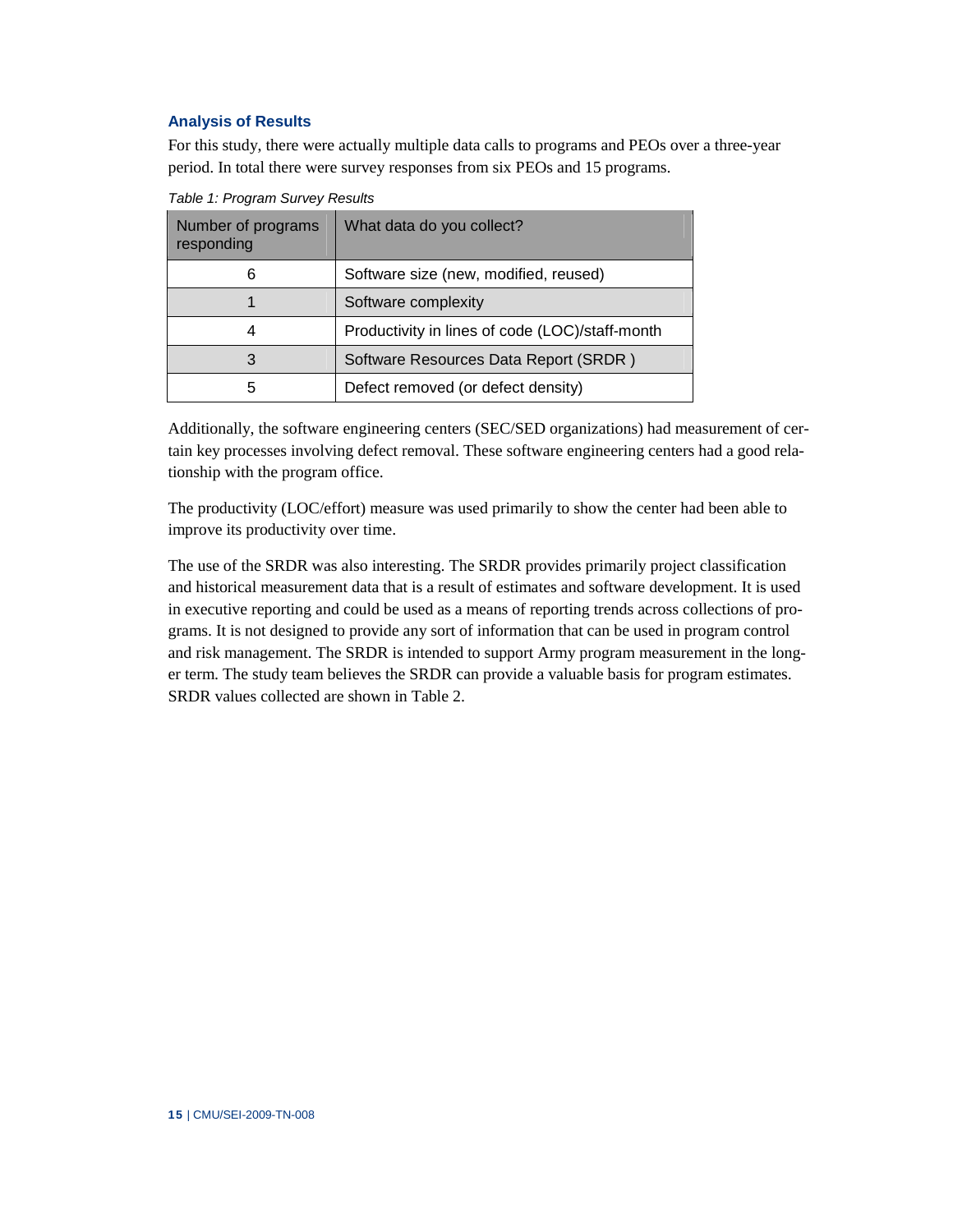| Measurement data                 | <b>Description</b>                                                                                                                                                                                                                                                                                                                                                                                                |  |  |  |
|----------------------------------|-------------------------------------------------------------------------------------------------------------------------------------------------------------------------------------------------------------------------------------------------------------------------------------------------------------------------------------------------------------------------------------------------------------------|--|--|--|
| Project                          | Name, version, date, authorization (memorandum of<br>understanding, contract, etc.) and reporting event                                                                                                                                                                                                                                                                                                           |  |  |  |
| Organization                     | Development organization, CMMI level, evaluator, date of<br>certification                                                                                                                                                                                                                                                                                                                                         |  |  |  |
| <b>Product Description</b>       | Top 4 application types and percent of feature<br>$\bullet$<br>content<br>Development process, new/upgrade<br>$\bullet$<br>Top 2 languages used<br>$\bullet$<br>Commercial off the shelf/government off the shelf<br>used<br>Peak staff<br>Staff (highly experienced, nominal experience, entry<br>level)                                                                                                         |  |  |  |
| <b>Product Size</b>              | Number of requirements<br>$\bullet$<br>Number of external interfaces<br>Requirements volatility (1=low, 5=high)<br>$\bullet$<br>New code size<br>Modified code size<br>Unmodified and reused code size                                                                                                                                                                                                            |  |  |  |
| Resource/Schedule<br>Reporting   | Duration and effort for the following activities<br>software requirements<br>$\bullet$<br>software architecture and design<br>٠<br>software coding and unit test<br>$\bullet$<br>software integration and system/software integration<br>$\bullet$<br>software qualification testing<br>$\bullet$<br>software developmental test and evaluation<br>all other direct software engineering development<br>$\bullet$ |  |  |  |
| <b>Product/Quality Reporting</b> | Mean time to serious or critical defect                                                                                                                                                                                                                                                                                                                                                                           |  |  |  |

*Table 2: Typical Measurement Data for Reporting* 

In terms of program management, the information that has been selected for the SRDR is appropriate to several application categories that were identified in the specific indicators section above:

- quality assurance
- high-level risk assessment
- estimation
- allocation of budget resources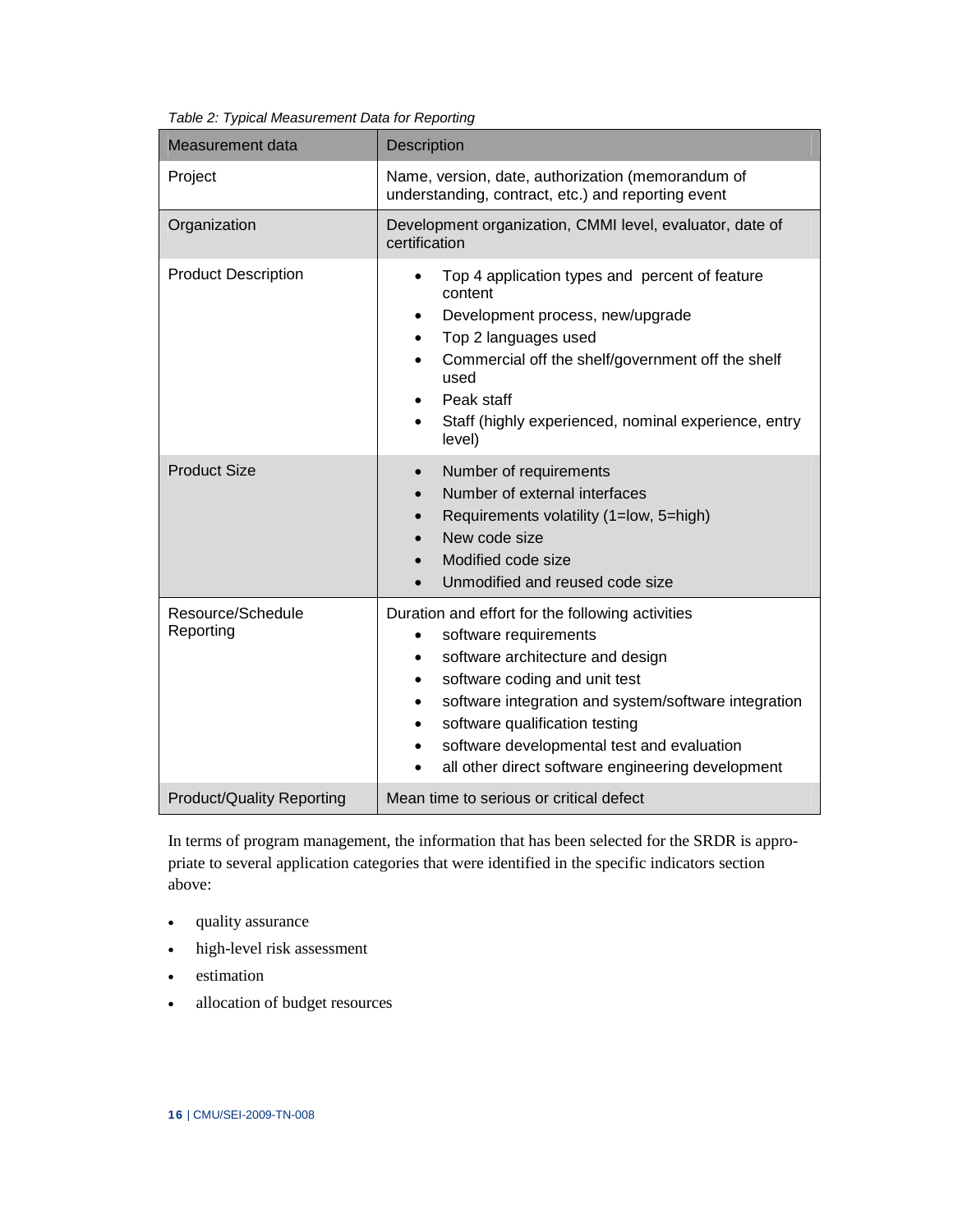# **Appendix B: ASSIP Measurement Survey**

#### **Survey**

The purpose of the measurement survey was the effective and efficient collection of program software measurement information. The survey was addressed to all AAG PEO representatives to obtain software measures, and associated contract language, reported by contractors to their respective Acquisition Category (ACAT) Level I (ID and IC) and II PMO offices.

The survey was designed to

- collect information on current utilization of measurement information within programs
- uncover some potential measurement needs
- identify examples of useful contract language

The initiative team used the following survey questions with the Program Managers.

#### Introductory Text

As you are aware, under ASSIP, we are seeking to identify useful practices related to software measurement in order to offer improvement and suggestions for contracting and oversight. SEI has interviewed a few PMs and found positive results. The next step is to try and establish a "baseline" of measurements practices across a wider sample of Army programs. We need your help.

Respectfully ask PEO Reps to report at the Sep AAG meeting results of the following survey for ACAT I and II programs:

- 1) What metrics for software are reported to the PMO by your contractor (e.g., size, effort, schedule, quality)? Other?
- 2) How often are software metrics reported weekly, monthly, quarterly, other?
- 3) Please provide a copy of the most recent report.
- 4) Please identify a POC.

If we find that the practices in your program are helpful, we would like to further interview your POC to see exactly how your measurements have helped to facilitate contracting and oversight.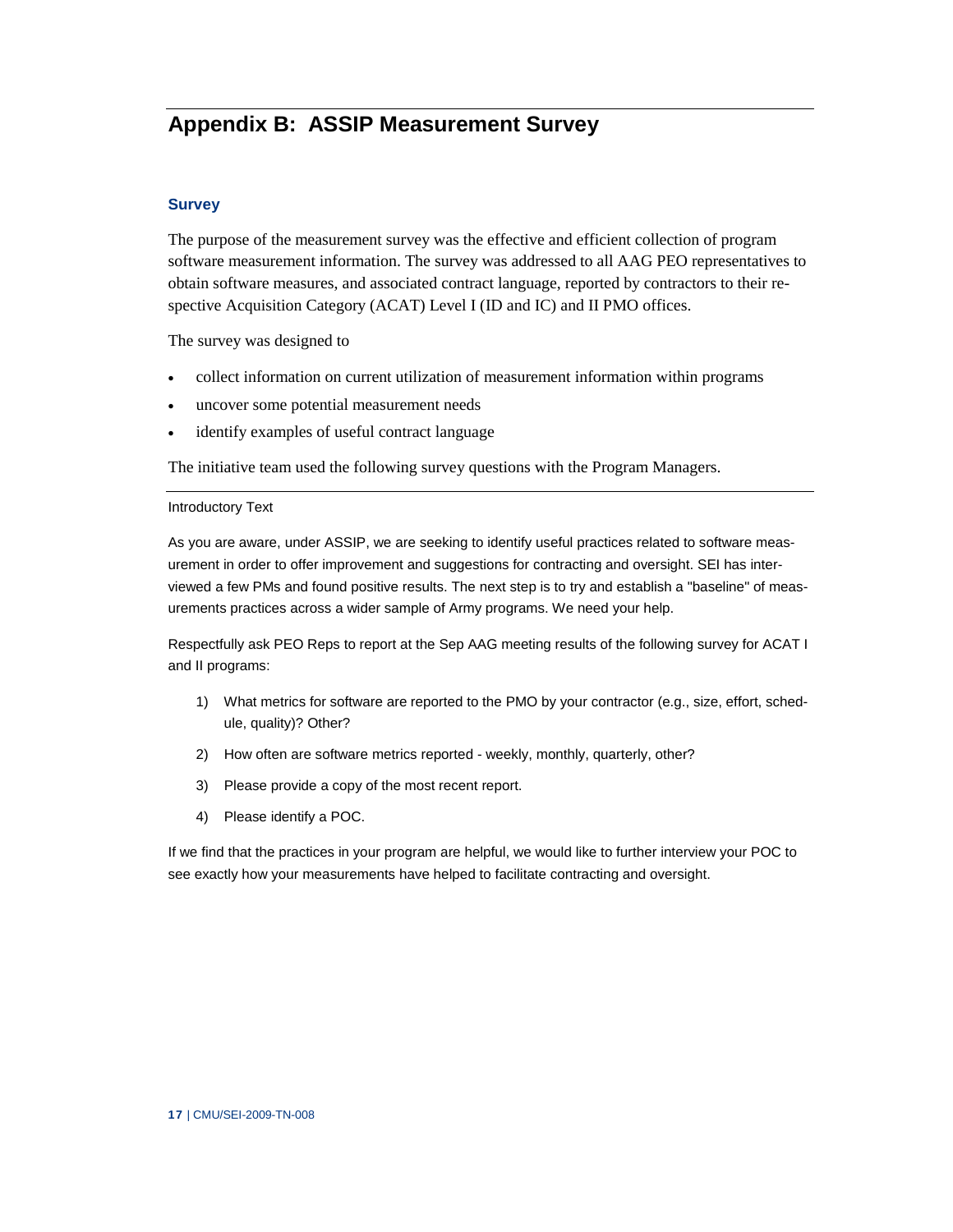### **Appendix C: Measure Interview Guide**

The initiative team used the following text to guide the phone interview with the program manager or a senior deputy.

#### *Introduction*

Program failure has sometimes been attributed to a lack of measurement data by senior leadership. Since this has been cited as a problem for over a decade and continues to be a problem today, it seems likely that we have not correctly identified the problem or its causes. The SEI is interested in gaining a better understanding of the problem and its causes.

- 1) Suppose the SEI had some measurement expertise and were to visit. What might you like to tell them about measurement problems and proposals within your program office?
- 2) Describe the measurement and metrics that you feel are most valuable for running your program. Are you satisfied that you get this data in a timely fashion?
- 3) Do these measures help you discover, understand and mitigate your top program risks during each phase of your acquisition life cycle?
- 4) Do you believe that the system used to get the measurement data is giving you a consistent story and a reliable picture of things that are important to you (relative to your product and your program)?
- 5) A major part of running a program is eliciting and making promises with other parts of the Army. Do you feel that you have useful data to help you negotiate these promises? Would having better measurement and better ways to tell your story help? Describe a sample problem or issue where you feel better measurement data would have helped.
- 6) A better understanding of the supplier's data and presentation of measurement might make the staff of the program office shrewder in identifying possible problems in the suppliers. Do you have a story about people misinterpreting the supplier's data?
- 7) Some measurement and analysis of the external forces might help the program manager negotiate better commitments from other stakeholders. For example, it is sometimes difficult to obtain GFE/GFI in a timely fashion. Sometimes the attendance to or response to official program reviews does not meet program promises. Has this type of issue been a problem? Can you cite a better example of the problem?
- 8) Program offices tend to be understaffed and very busy. It might happen that people are not working on the important things and that many important things take too long or require significant rework. Some monitoring of the activities of the program office might identify ways to improve processes and resource allocation. Would this be a concern for your PMO? Again if you could cite an example that concerns you, it would be valuable to help with the construction of additional questions and making a proposal to work for your program.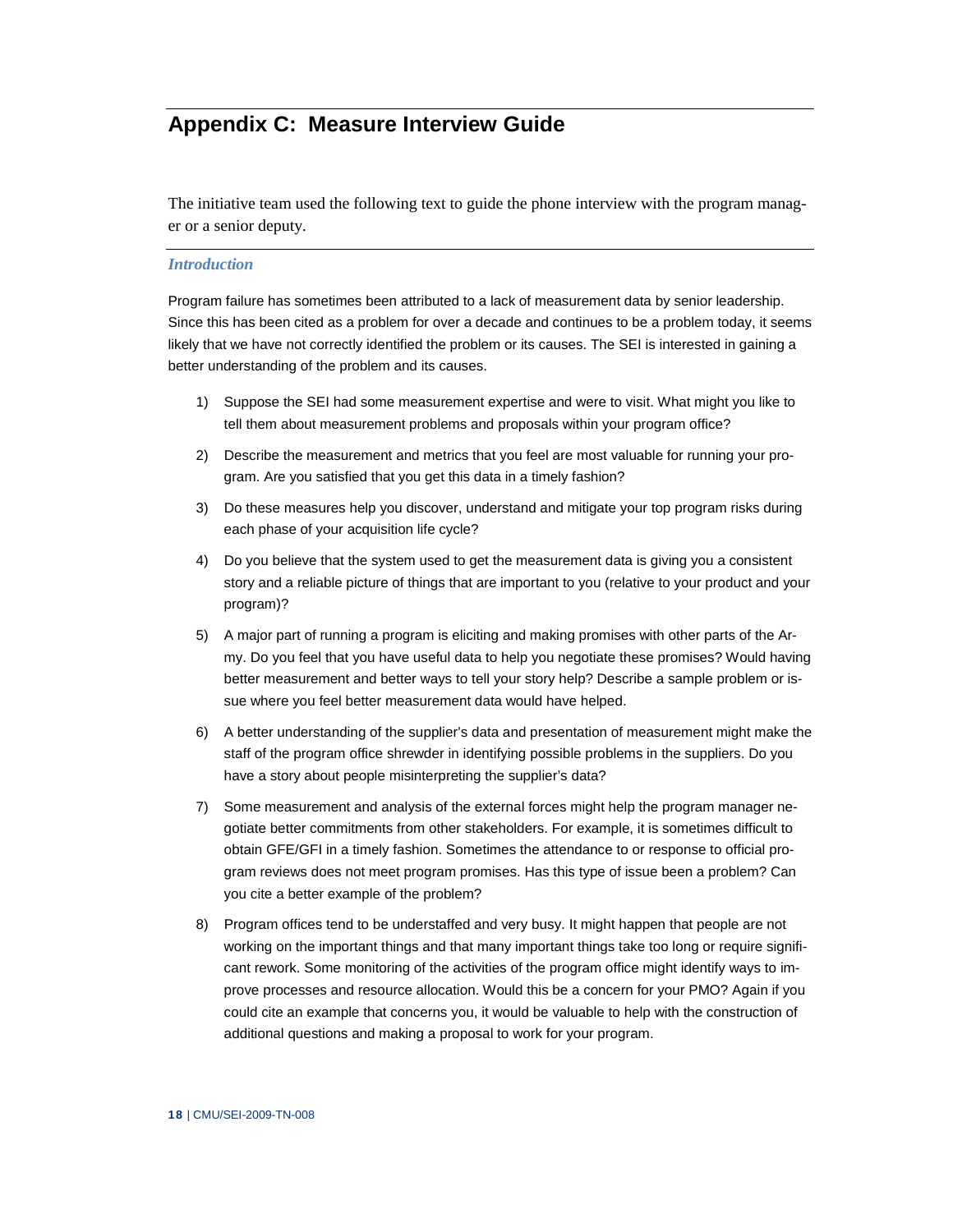# **Appendix D: Army Acquisition Directives and Measurement**

The study team reviewed applicable policy, regulation, instruction, and guidelines for Army acquisition. Listed below are examples of acquisition measurement mandates discovered during this study.

#### **DOD GUIDANCE**

The *Defense Acquisition Guidebook* (DAG), version 1.6, requires program managers to develop program metrics as part of its Systems Engineering Plan [DoD 2006b]. The DAG additionally states that it is the program manager's responsibility, as the program life-cycle manager, to develop program metrics, as stated in DAG Section 5.1.3.

Some very specific DoD measurement instruction currently exists for a Net-Ready Key Performance Parameter (NR KPP) in DoD Instruction 4630.8, *Procedures for Interoperability and Supportability of Information Technology (IT) and National Security Systems (NSS) [DoD 2004].* 

DoD Instruction 5000.2 requires that developmental test and evaluation objectives be structured to provide accurate, timely, and essential information to decision makers throughout the system life cycle. It is further mandated that the program manager shall prepare a SEP for each milestone review to include a description of applicable metrics. [DoD 2008].

#### **Army Regulation**

Army Regulation (AR) 70-1, Army Acquisition Policy (dated December 31, 2003), Section 7-13, requires program managers to negotiate software metrics with the developer to bring about necessary discipline in the software development process and to assess the maturity of the software product. A minimum set of metrics is recommended as mandatory for programs to collect and use during the conduct of managing their programs [HQDA 2003a].

The May 30, 2003 version of the Army (DA) Pamphlet 73-1, Appendix Q, provides a summary of "software areas of interest and potential measures." In addition, Section VI—*Army Software Metrics*—"provides 14 examples of software metrics that can be used to gather information on the status of software throughout the life cycle of Army software-intensive systems [HQDA 2003b]."

#### **Army Memoranda**

An Army policy to specifically address metrics was issued on September 19, 1996, by the Director of C4 Information Systems titled *Acquisition Reform and Software Metrics*. The policy directs program managers to "take advantage of those metrics that are part of the developers' normal business practice." [DoArmy 1996] The memo reaffirms required metrics previously cited in DoD 5000.2-R, *Mandatory Procedures for Major Defense Acquisition Programs (MDAPs) and Major Automated Information System (MAIS) Acquisition Programs*, to include management-related program metrics (memorandum reference a, appendix V) [DoD 2002].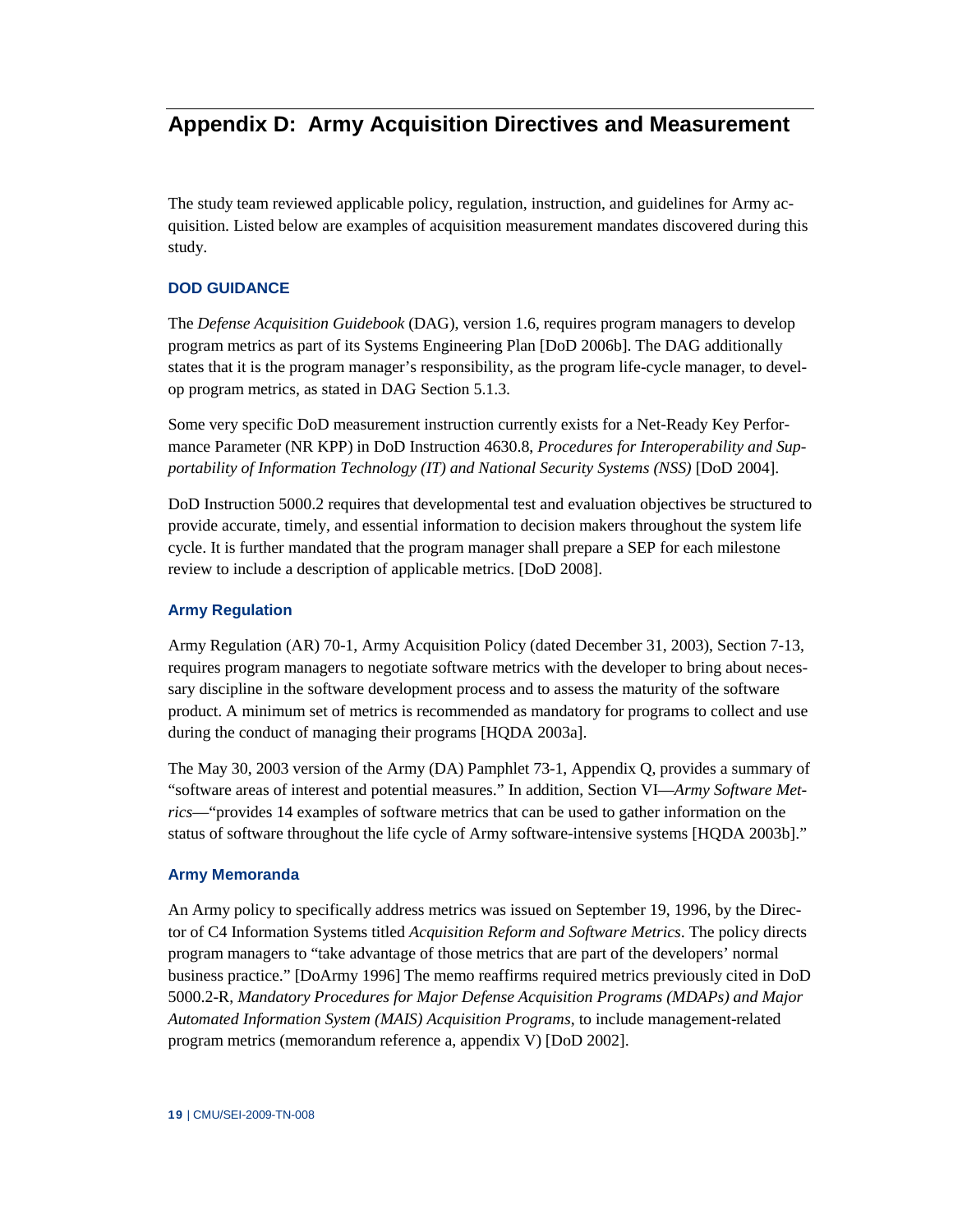# **Appendix E: Acronyms**

This report also contains many acronyms, which, for ease of reading, are defined in the following table.

*Table 3: Acronyms in This Technical Note* 

| <b>Acronym</b>                    | <b>Description and Definition</b>                                                                                                                                                                                                                                                                                                                                                                                                                                                                                     |  |  |  |  |
|-----------------------------------|-----------------------------------------------------------------------------------------------------------------------------------------------------------------------------------------------------------------------------------------------------------------------------------------------------------------------------------------------------------------------------------------------------------------------------------------------------------------------------------------------------------------------|--|--|--|--|
| AAE                               | Army Acquisition Executive (see also ASA(ALT)/AAE)                                                                                                                                                                                                                                                                                                                                                                                                                                                                    |  |  |  |  |
| <b>AAG</b>                        | ASSIP Action Group; chartered as a multidisciplinary team with a charge<br>to generate and provide guidance to software-intensive systems<br>improvement initiatives                                                                                                                                                                                                                                                                                                                                                  |  |  |  |  |
| <b>ACAT I</b>                     | Acquisition Category I; a major defense acquisition program (MDAP)<br>subject to Defense Acquisition Board oversight and estimated by the<br>Under Secretary of Defense (Acquisition, Technology and Logistics) to<br>require an eventual total expenditure of more than \$365 million in<br>research, development, test and evaluation funds, or \$2.190 billion in<br>procurement funds measured in FY2000 constant dollars.                                                                                        |  |  |  |  |
| <b>ACAT II</b>                    | Acquisition Category (ACAT) II; programs are acquisition programs that do<br>not meet the criteria for an ACAT I program, but do meet the criteria for a<br>major system. These programs are managed by a program manager who<br>reports to a PEO or a materiel command as designated by the Army<br>Acquisition Executive (AAE). These programs receive an Army Systems<br>Acquisition Review Council (ASARC) review and require a decision by the<br>AAE at each milestone review.                                  |  |  |  |  |
| <b>ACAT III</b>                   | Acquisition Category (ACAT) III; programs are non-major programs<br>(including non-major AIS programs) that are designated by the AAE or the<br>Army Chief Information Officer (CIO), due to special interest and are<br>managed by a program manager who reports to a PEO or a materiel<br>command as designated by the AAE or CIO. These programs receive an<br>in-process review (IPR) and require a decision by the PEO or the<br>commander of the materiel developing command at each milestone review<br>point. |  |  |  |  |
| AIM database                      | Acquisition Information Management database                                                                                                                                                                                                                                                                                                                                                                                                                                                                           |  |  |  |  |
| Army<br>Measurement<br><b>IPT</b> | ASSIP Measurement Integrated Product Team                                                                                                                                                                                                                                                                                                                                                                                                                                                                             |  |  |  |  |
| ASA(ALT)<br><b>MILDEP</b>         | Military Deputy to The Assistant Secretary of the Army for Acquisition,<br>Logistics and Technology                                                                                                                                                                                                                                                                                                                                                                                                                   |  |  |  |  |
| ASA(ALT)/AAE                      | Assistant Secretary of the Army for Acquisition, Logistics and<br>Technology/Army Acquisition Executive; the ASA(ALT) responsibilities<br>include appointing, managing and evaluating program executive officers<br>and program managers; managing the Army Acquisition Corps; and<br>overseeing research, development, test, evaluation and acquisition<br>programs. For more information, see<br>https://webportal.saalt.army.mil/main/aae.htm                                                                      |  |  |  |  |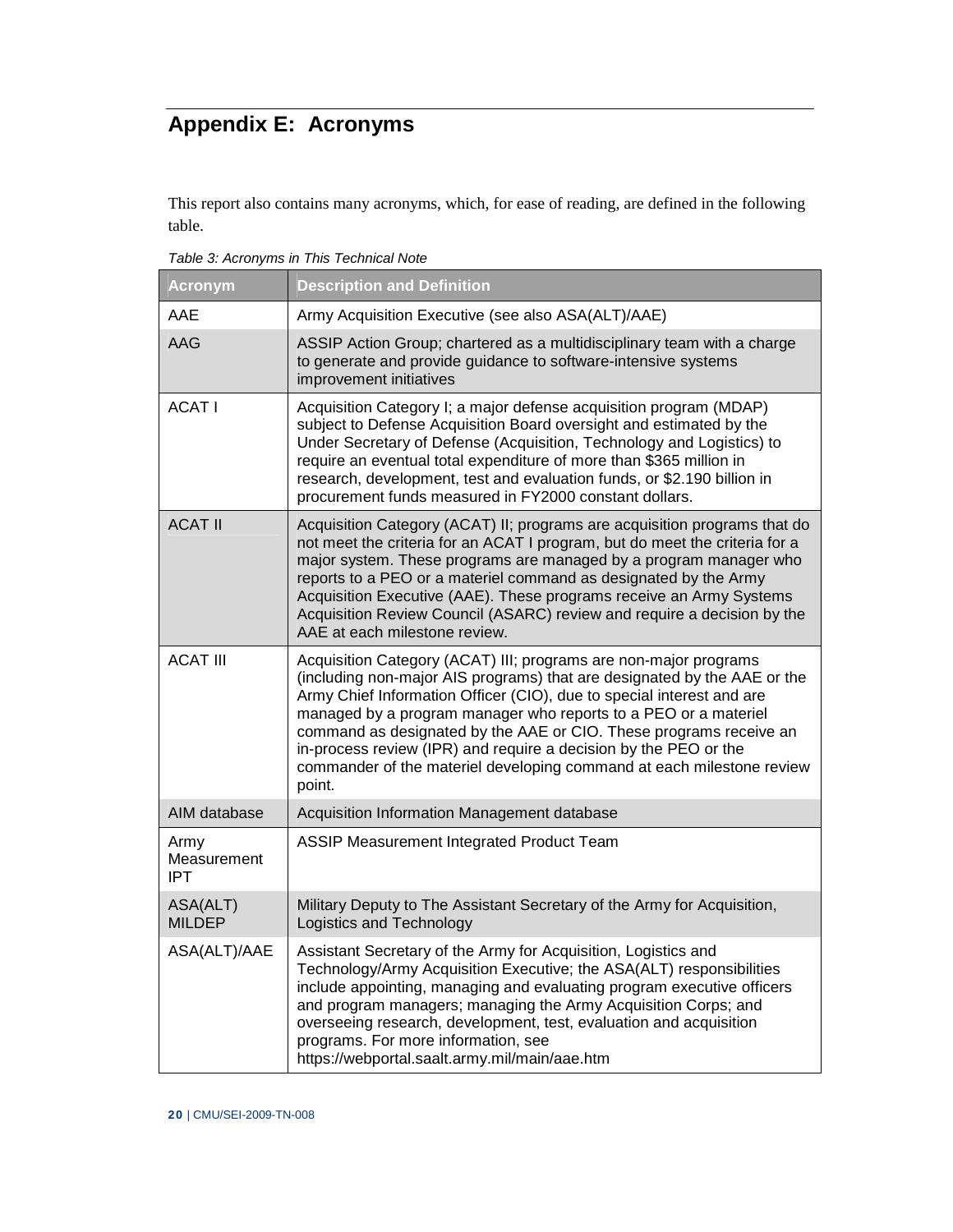| <b>Acronym</b> | <b>Description and Definition</b>                                                                                       |  |  |  |
|----------------|-------------------------------------------------------------------------------------------------------------------------|--|--|--|
| ASA(FM)        | Assistant Secretary of the Army for Financial Management                                                                |  |  |  |
| ASSIP          | U.S. Army Strategic Software Improvement Program; chartered to improve<br>the acquisition of software-intensive systems |  |  |  |
| <b>ATEC</b>    | <b>Army Test Evaluation Command</b>                                                                                     |  |  |  |
| DAG            | <b>Defense Acquisition Guidebook</b>                                                                                    |  |  |  |
| DAU            | <b>Defense Acquisition University</b>                                                                                   |  |  |  |
| DID            | data item descriptions                                                                                                  |  |  |  |
| DoD            | U.S. Department of Defense                                                                                              |  |  |  |
| DRPM           | Director Reporting Program Manager                                                                                      |  |  |  |
| GAO            | U.S. General Accounting Office                                                                                          |  |  |  |
| OTEC           | Operational Test and Evaluation Command                                                                                 |  |  |  |
| PEO            | program executive officer                                                                                               |  |  |  |
| PM             | Army program managers                                                                                                   |  |  |  |
| <b>PMO</b>     | Program Management Office                                                                                               |  |  |  |
| P(S) report    | probability of success report                                                                                           |  |  |  |
| QA             | quality assurance                                                                                                       |  |  |  |
| SEC            | Software Engineering Center                                                                                             |  |  |  |
| SED            | Software Engineering Directorate                                                                                        |  |  |  |
| SIS            | software-intensive systems                                                                                              |  |  |  |
| SLOC           | source lines of code                                                                                                    |  |  |  |
| SoS            | system of systems                                                                                                       |  |  |  |
| <b>SPMN</b>    | Software Project Manager Network                                                                                        |  |  |  |
| SRDR           | Software Resources Data Report                                                                                          |  |  |  |
| SSG            | Senior Steering Group; a senior ASSIP governance body                                                                   |  |  |  |
| SSIMP          | Strategic Software Improvement Master Plan                                                                              |  |  |  |
| STEP           | Army Software Test and Evaluation Panel                                                                                 |  |  |  |
| TR             | trouble report                                                                                                          |  |  |  |
| <b>TRADOC</b>  | U.S. Army Training and Doctrine Command                                                                                 |  |  |  |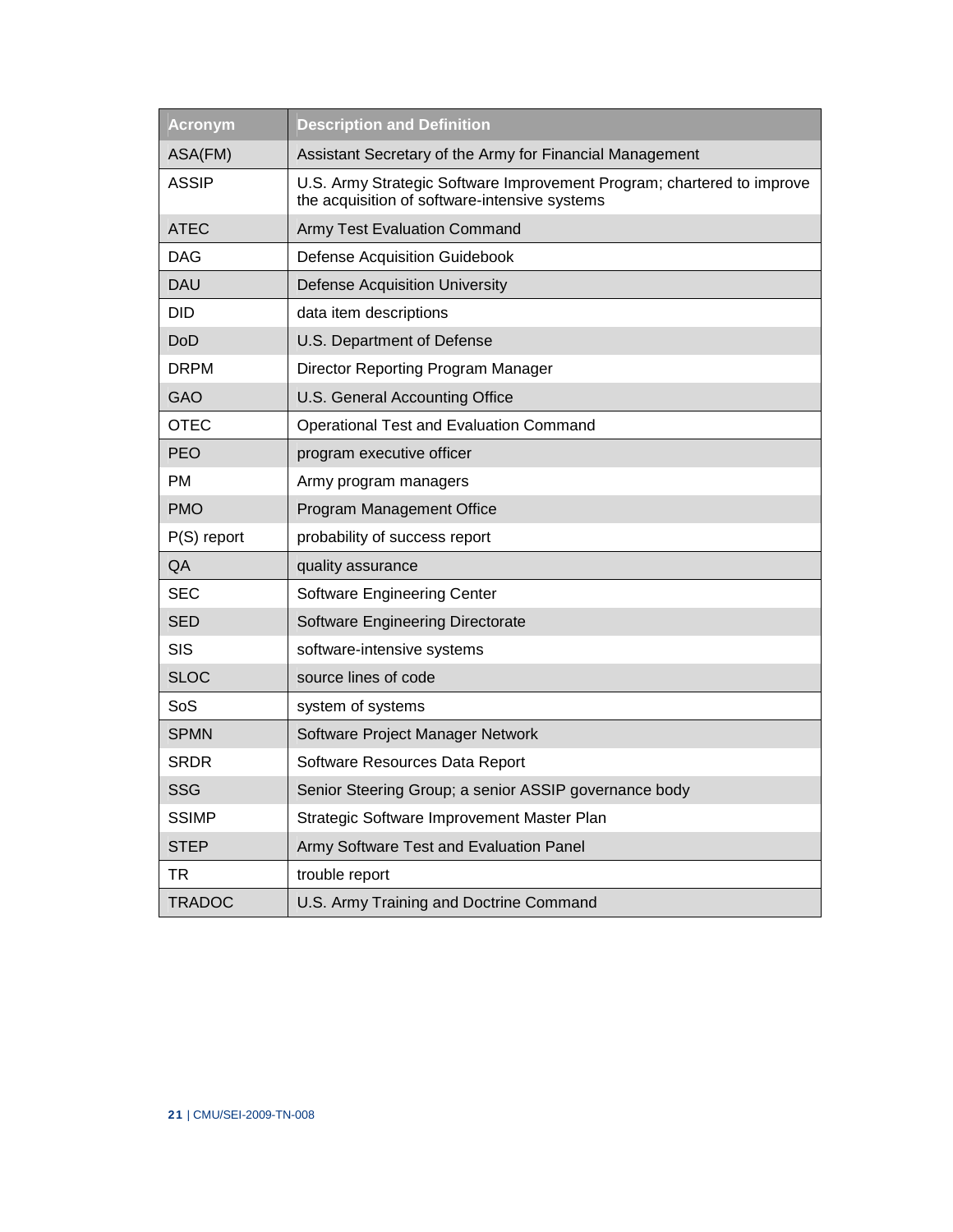### **References**

#### **[Carlton 1992]**

Carlton, Anita D.; Park, Robert E.; Goethert, Wolfhart B.; Florac, William A.; Bailey, Elizabeth K.; & Pfleeger, Shari Lawrence. *Software Measurement for DOD Systems: Recommendations for Initial Core Measures.* (CMU/SEI-92-TR-019, ADA258305). Pittsburgh, PA: Software Engineering Institute, Carnegie Mellon University, 1992.

<http://www.sei.cmu.edu/publications/documents/92.reports/92.tr.019.html>

#### **[CMMI 2006]**

CMMI Product Team. *CMMI for Development, Version 1.2*. (CMU/SEI-2006-TR-008, ADA453524). Pittsburgh, PA: Software Engineering Institute, Carnegie Mellon University, 2006. <http://www.sei.cmu.edu/pub/documents/06.reports/pdf/06tr008.pdf>

#### **[DoArmy 1996]**

Department of the Army, Director of Information Systems for Command, Control, Communications, and Computers. *Memorandum: Acquisition Reform and Software Metrics*. September 19, 1996.

#### **[DoD 2008]**

Department of Defense. *Operation of the Defense Acquisition System* (DoD 5000.2). Washington, D.C.: Office of the Undersecretary of Defense (Acquisition, Technology, and Logistics), 2008. <http://www.dtic.mil/whs/directives/corres/pdf/500002p.pdf>

#### **[DoD 2006a]**

Office of the Deputy Under Secretary of Defense for Acquisition and Technology and National Defense Industrial Association. *Defense Software Summit Report (Final Draft, Version 1.0).* October 2006.Washington, DC.

#### **[DoD 2006b]**

Defense Acquisition University. *Defense Acquisition Guidebook*. (2006) <http://akss.dau.mil/dag/DoD5000.asp?view=document>

#### **[DoD 2004]**

Department of Defense. *Procedures for Interoperability and Supportability of Information Technology (IT) and National Security Systems (NSS).* (Dodo 4630.8). Washington, D.C.: Office of the Assistant Secretary of Defense for Networks and Information Integration, 2004. [http://jitc.fhu.disa.mil/jitc\\_dri/pdfs/i46308.pdf](http://jitc.fhu.disa.mil/jitc_dri/pdfs/i46308.pdf) 

#### **[DoD 2002]**

Department of Defense. *Mandatory Procedures for Major Defense Acquisition Programs (MDAPs) and Major Automated Information System (MAIS) Acquisition Programs*. (DoD 5000.2- R). Washington, D.C.: Office of the Undersecretary of Defense (Acquisition, Technology, and Logistics), 2002.

[http://www.explorationsystems.nasa.gov/documents/TTT\\_052005/DoD50002R.pdf](http://www.explorationsystems.nasa.gov/documents/TTT_052005/DoD50002R.pdf)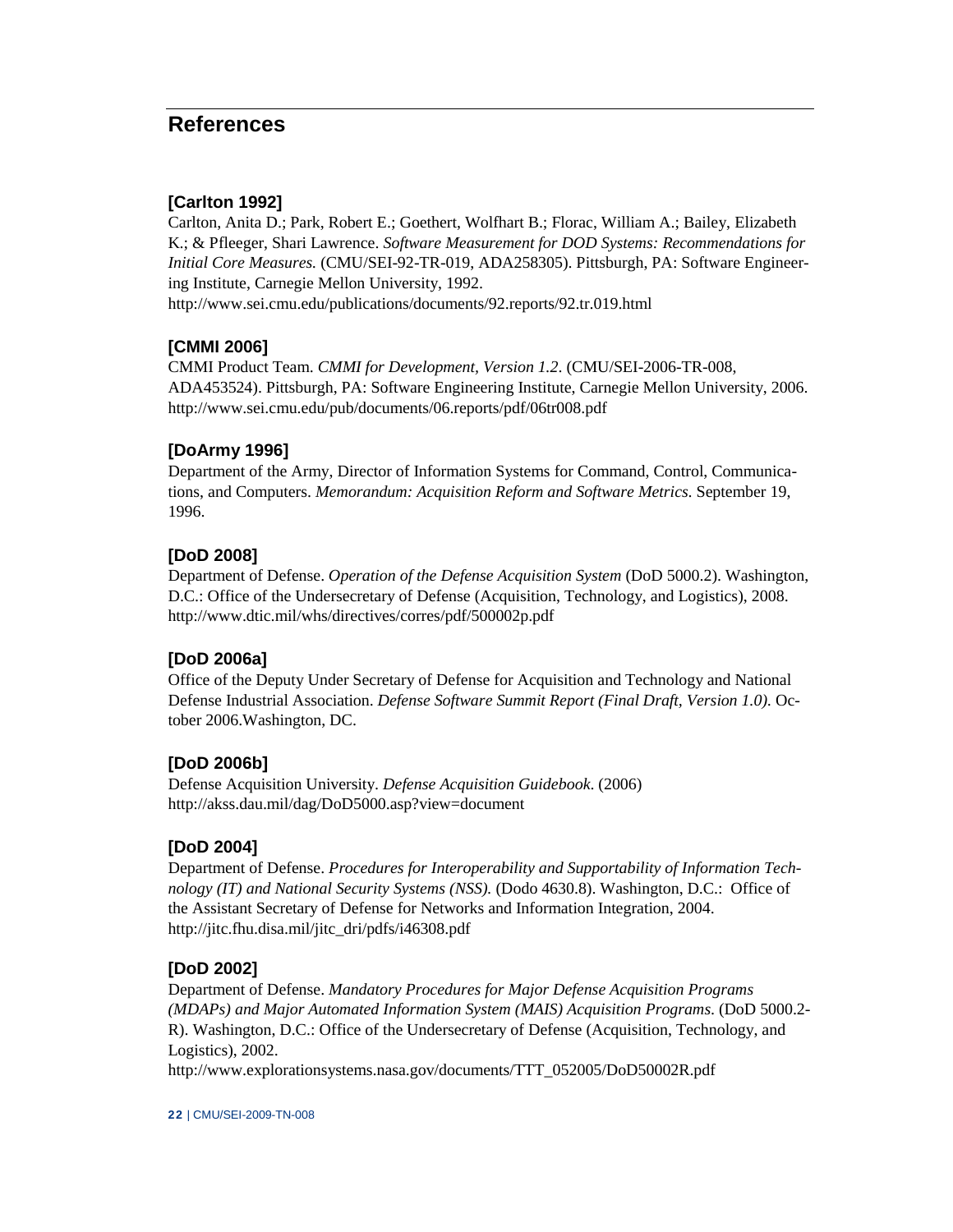#### **[HQDA 2003a]**

Headquarters, Department of the Army. *Army Regulation 70-1: Army Acquisition Policy*. (2003) [http://www.army.mil/usapa/epubs/pdf/r70\\_1.pdf](http://www.army.mil/usapa/epubs/pdf/r70_1.pdf) 

#### **[HQDA 2003b]**

Headquarters, Department of the Army. *Department of the Army Pamphlet 73-1: Test and Evaluation in Support of Systems Acquisition.* (2003) [http://www.usapa.army.mil/pdffiles/p73\\_1.pdf](http://www.usapa.army.mil/pdffiles/p73_1.pdf) 

#### **[SEI 2006]**

Software Engineering Institute*.* Course *"*Implementing Goal-driven Measurement." 2006.

#### **[Verner 2005]**

Verner, June M. & Evanco, William M. "What Project Management Practices Lead to Success?" *IEEE Software* 22, 1 (January/February 2005): 86-93. <http://doi.ieeecomputersociety.org/10.1109/MS.2005.12>